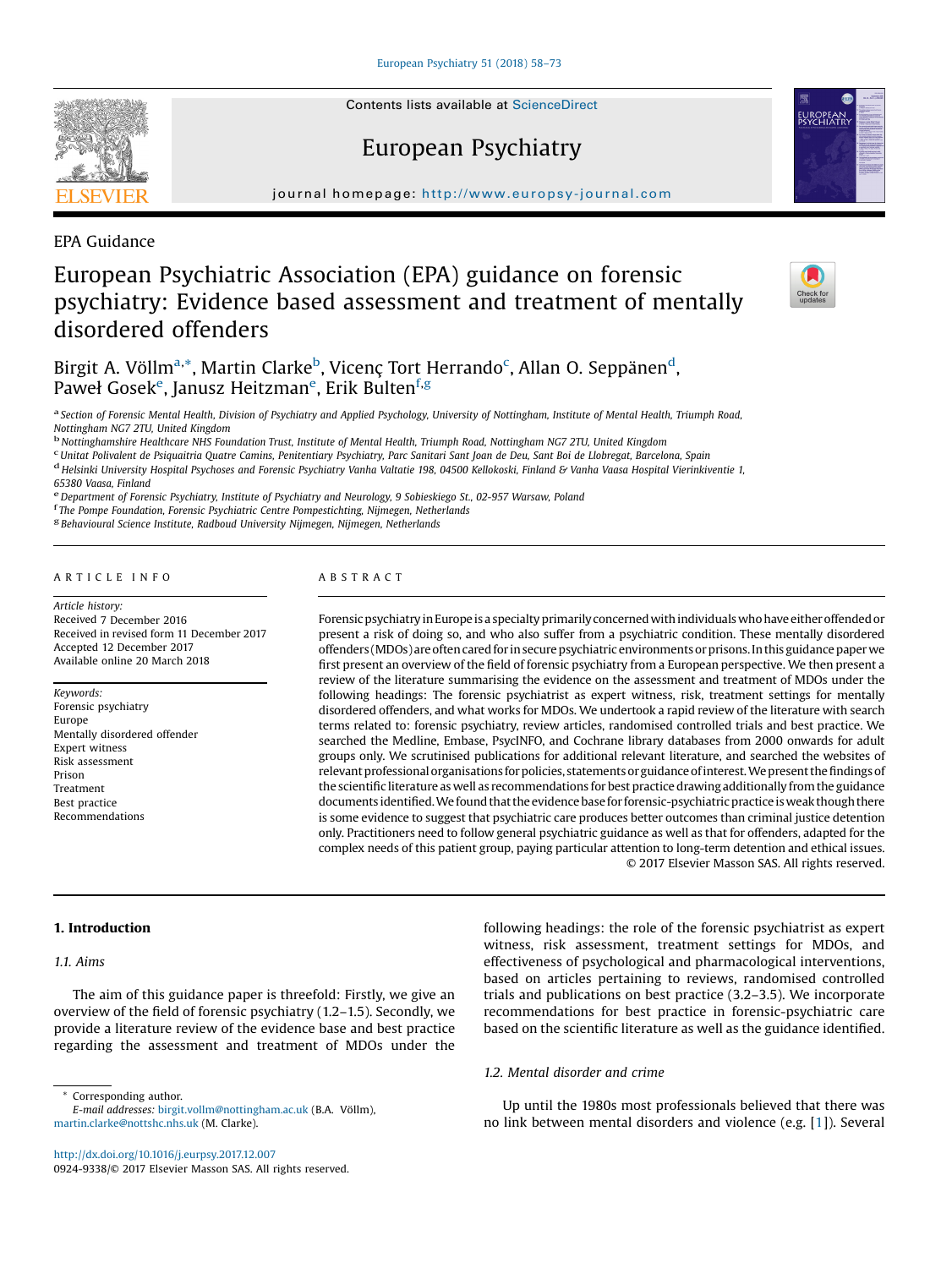large scale epidemiological studies have since resulted in a reappraisal of this position. One example of an early study that helped to reshape opinion is the Epidemiological Catchment Area (ECA) study [[2\]](#page-12-0) a cross-sectional, retrospective survey comprising a community sample of over 17 000 participants in five large US cities. Based on self-report, the study found a lifetime prevalence of violence of 7.3% in those with no psychiatric disorders whereas this figure was 16.1% in those with serious mental illness (schizophrenia or major affective disorders) and rose to 35% in those with substance misuse disorders; individuals with mental illness and substance misuse had a lifetime prevalence of violence of 43.6%. This suggests that, while major mental illness appears to be related with violence, substance misuse may have a much more significant role in increasing the likelihood of committing a violent act. This importance of substance misuse was also shown in the MacArthur Violence Risk Assessment Study (e.g. [[3](#page-12-0)]) which followed up over 1000 patients discharged from psychiatric care and used different methods of collating information on violence (self-report, carers' report and criminal records). The study found no significant difference between the prevalence of violence in patients and others living in the same neighborhood when only looking at individuals without substance abuse. Substance misuse raised the rate of violence in both patients and healthy individuals but did so disproportionately in the patient group, suggesting substance misuse acts as a mediator between mental illness and violence.

More recently a number of meta-analyses have synthesized data available on the relationship between mental disorders and violence (e.g. [4[–](#page-12-0)8]). These reviews, drawing on a large number of primary studies (e.g. over 200 for schizophrenia), conclude that schizophrenia, other psychoses and bipolar disorder are all associated with violence. However, large variations were identified with odds ratios between 1 and 7 for schizophrenia in males and between 4 and 27 for females. For bipolar disorder, odds ratio estimates ranged from 2 to 9. Importantly, for both disorders comorbid substance abuse increased odds ratios up to threefold, and for bipolar disorder the significant relationship with violence disappeared when controlling for substance misuse. For all serious mental illness diagnoses substance misuse played a more significant role in increasing the risk for violence compared to the illness. Personality disorders (PD) also appear to increase the risk of violent behaviour by threefold compared to individuals with no such disorder, and in offenders those with PD have a higher risk of re-offending compared to those without though outcomes differ greatly by PD type. Treated individuals, offenders and MDOs, have improved outcomes (reduced reoffending rates; e.g. [[9,10\]](#page-12-0) as will be expanded upon below). This is also the case for pharmacological interventions which have been shown to reduce reoffending in a national register study of 82 647 patients [[11](#page-12-0)].

## 1.3. Forensic psychiatry

Forensic psychiatry is a subspecialty of clinical psychiatry which requires special legal and criminological knowledge as well as experience in the treatment of often complex and multiple mental disorders. While the US tradition focuses on the role of the forensic psychiatrist in the legal context and includes civil law matters [\[12](#page-12-0)], European forensic psychiatry takes a slightly different perspective, emphasising the treatment of mentally disordered offenders (MDOs). Gunn and Taylor argue that issues of victimisation and deprivation are essential to engage with in order to both help those affected and to prevent future harm [\[13](#page-12-0)]. They define forensic psychiatry as: "aspecialtyofmedicine,basedonadetailed knowledgeof relevant legal issues, criminal and civil justice systems; its purpose is the care and treatment of mentally disordered offenders and others requiring similar services, including risk assessment and management, and the prevention of future victimization." (p.1).

The specialty is primarily concerned with individuals who have either offended or present a risk of doing so, and who also suffer from a psychiatric condition. These MDOs almost invariably have histories of psychosocial deprivation, including poor parenting, frequent changes in caregivers, having being in care, having suffered abuse, poor education, and unemployment, to name but a few [\[14](#page-12-0)]. They commonly have histories of substance misuse and have often had multiple admissions to psychiatric services as well as previous contact with the criminal justice system before coming into forensic-psychiatric care [\[15](#page-12-0)].

Due to their backgrounds, namely their offending histories, MDOs are often cared for in secure environments, either in prison or in dedicated forensic-psychiatric hospitals. These institutions are high cost-low volume services that may detain their clientele for long periods of time in highly restrictive conditions (for a review of length of stay in forensic psychiatric institutions see [\[16\]](#page-12-0)). The purpose of this detention is seen as twofold: care and treatment for the patient (for their own sake as well as in order to reduce future risk) and protection of the public from harm from the offender. This dual role can cause dilemmas for the practitioner as described by Robertson and Walter for psychiatry as a specialty as a whole, though this is more acutely felt in the forensic context: "In psychiatric ethics, the dual-role dilemma refers to the tension between psychiatrists' obligations of beneficence towards their patients, and conflicting obligations to the community, third parties, other healthcare workers, or the pursuit of knowledge in the field. These conflicting obligations present a conflict of interest in that the expectations of the psychiatrist, other than those related to patients' best interests, are so compelling. This tension illustrates how the discourse in psychiatric ethics is embedded in the social and cultural context of the situations encountered. It appears that as society changes in its approach to the value of liberal autonomy and the 'collective good', psychiatrists may also need to change". [[17\]](#page-12-0) (p.228).

## 1.4. The role of a forensic psychiatrist

As is the case in all medical specialties, it is the medical doctor whose duty it is to bring clinical leadership to forensic psychiatry [\[18](#page-12-0)], and to have a pivotal role in defining service delivery for MDOs and others requiring similar services on a more general level [\[19\]](#page-12-0). Thus, although legal and clinical frameworks differ across Europe, forensic psychiatrists have similar roles, such as:

- providing treatment for severely mentally ill people who offend,
- working effectively at the interface of law and psychiatry, and, in so doing, working with other clinical and non-clinical professionals in the field,
- providing reports and giving evidence to courts, and
- assessing and managing the risk of MDOs and preventing reoffending.

In order to fulfil these roles, forensic psychiatrists must have specialist knowledge and skills, namely in the assessment and management of complex mental disorders, violence and sexual deviance, and the risks that these behavioral phenomena pose. To this end, the forensic psychiatrist must be able to incorporate academic and clinical skills, techniques and research developed in neighboring disciplines, such as youth, adult, and geriatric psychiatry, psychology and criminology [\[20](#page-12-0)]. Furthermore, the forensic psychiatrist must adapt to the role of being an objective evaluator in addition to providing psychiatric care to patients [[21](#page-12-0)]. However, although forensic psychiatrists may cross the border from empirical medical science into the court room and may act on behalf of courts or administrations when they treat their patients, the patient is still at the core of what they do. This notwithstanding, forensic psychiatrists are interpreters of medical and psychological findings for judges,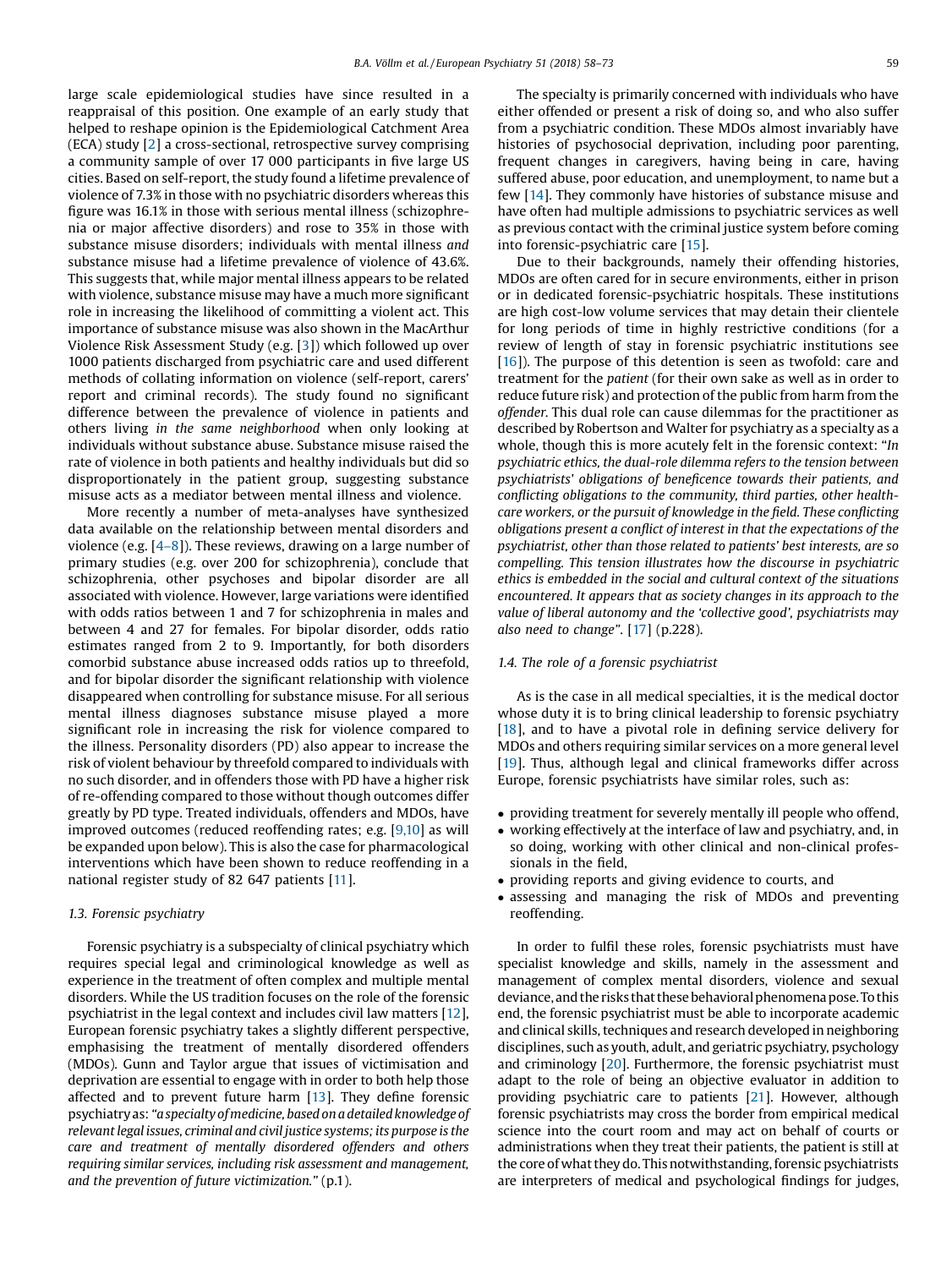prosecutors, lawyers and administrators, so that they can, in turn, better understand them and apply relevant legislation accordingly. It is vital that forensic psychiatrists are, however, aware of the risk that their dual role could become unduly slanted towards the legal framework they operate within, rather than by their medical ethics. Thus, as is stipulated for all healthcare professionals, forensic psychiatrists are ethically bound by the standards set by their professional bodies and, indeed, judged to be guilty of misconduct if they deviate from these standards due to pressures from the courts, penal institutions or other societal interest groups [\[22\]](#page-12-0). This robust professionalism [[23,24](#page-12-0)] also includes refraining fromcommentingon issues beyond their expertise or that breach confidentiality.

These elements inherent in the role of the forensic psychiatrist are even more pronounced in leadership positions. By deciding on issues such as referral, discharge, recall and triage criteria [[25,26\]](#page-12-0) and appropriate levels of security [[27](#page-12-0)], directors of forensic units are, in effect, participating in defining which behavioral issues that society faces should be treated within general psychiatric services, forensic services or the penal system, i.e. how society's forensic population is to be demarcated. To this end, forensic psychiatrists' roles inevitably require restricting a person's liberty, at least in the short term, and thus present the clinician and society in general with many inherent clinical and ethical challenges. However, ultimately, the basic aims of care delivery in forensic psychiatric settings are essentially the same as in the community and in medicine in general: to diminish pain and suffering and empower the individual to function healthily and freely in society.

# 1.5. A European perspective on forensic psychiatry

Forensic psychiatry operates within the legal and societal context of a country and is therefore subject to the wider influences and trends of that society, e. g. the attitudes towards offenders exclusion or incapacitation on the one hand or offender rehabilitation on the other. Laws—rules that guide human behaviour differ from the scientific frameworks clinicians are otherwise used to dealing with in that they are man-made and normative, and as such can be changed at any time. The rules relevant to the detention of and care for MDOs differ widely across Europe though there is some common ground [\[28,29\]](#page-12-0).

All European legislations recognise the concept of criminal responsibility as a prerequisite for punishment. Individuals who lack responsibility for the act they have committed are therefore exempt from punishment which usually results in admission to a treatment facility (or acquittal) rather than punishment. Most, but not all, countries recognise some grading of that responsibility, that is an individual is not only seen as either fully responsible or completely irresponsible for their actions but can be of diminished responsibility. Such diminished responsibility, where it is recognised, can then result in a less severe punishment, i.e. a shorter sentence of imprisonment.

Most European countries require some degree of reduced responsibility for entry into the forensic-psychiatric system while individuals with full responsibility for the crime committed will be subject to punishment, even if they did suffer from a mental disorder at the time of the act. However, in some countries, e.g. the UK, access to forensic psychiatric care is independent of criminal responsibility and determined only on the basis of the mental condition at the time of assessment. A number of national laws within Europe provide exclusion criteria for detention in a psychiatric, including forensic-psychiatric hospital, e. g. personality disorders, substance use disorders or sexual deviancy. This may be welcome from a civil liberty perspective as it means subjecting fewer people to the restrictions of compulsory psychiatric care and detention; on the other hand, such exclusion might also result in a lack of service provision for those in need.

Given the above, it is not surprising that rates of detention within the EU vary widely from country to country. This is apparent in figures of imprisonment where Eastern European countries show imprisonment rates of over 200 per 100 000 inhabitants; England & Wales takes the lead amongst Western European countries with nearly 150 whilst lowest imprisonment rates are found in Northern European countries with figures ranging from about 40 to 70 per 100 000 [\[30](#page-12-0)]. Figures for forensic-psychiatric beds are more difficult to obtain. Salize and colleagues compared forensic bed rates in 15 EU countries and found variations from 0.8/ 100 000 (France) to 13.1/100 000 (Germany) [\[28](#page-12-0)]. Only one other country (Belgium) reported more than 10 beds/100 000 while six countries indicated figures of less than 5/100 000 (Austria, Greece, Ireland, Italy, Portugal and Spain). For Eastern European countries, Mundt and colleagues described a mixed picture with increases in forensic bed numbers between 1999 and 2009 in some countries (e.g. Hungary, Poland) and decreases in others (e.g. Czech Republic, Latvia) [\[31](#page-12-0)]. Chow and Priebe [[32\]](#page-12-0) provided more up to date figures for eleven Western European countries describing changes in bed numbers from 1990 to 2012. In all countries forensic bed numbers/ 100 000 increased, in some cases dramatically. E.g., Austria, Belgium, Ireland and Germany all started with less 5/100 000 in 1990 but at the end of the study period had between 8 and 12 forensic beds/100 000 population. Countries with lower numbers, under 3/100 000 throughout, were Italy, Spain, Switzerland and the UK. During the same period, general psychiatric beds decreased while places in other institutions, including protected housing and prisons, also increased though the authors could not evidence a causal link between these different trends (which was suggested to exist in the so-called Penrose hypothesis).

Most countries allow detention of MDOs beyond the length of prison sentence their offence would have attracted had they been imprisoned [[33](#page-12-0)]. However, some—Croatia, Italy, Portugal—limit the time of psychiatric detention to the time the individual would have served had they not been mentally disordered and had received a custodial sentence. In other countries (e.g. Germany) it is recognised that the longer the detention in a forensic-psychiatric facility the more relevant considerations of proportionality become with the patients' right to freedom being balanced against any risk they may pose [\[29](#page-12-0)].

Outpatient services for forensic patients are available in some countries though information about its use is patchy. Salize and Dreßing [\[34](#page-12-0)] note that outpatient services are available in four countries: Austria, Belgium, Germany and the Netherlands; since their publication they have also been introduced in the UK [\[35\]](#page-12-0) and in Poland [[36](#page-12-0)].

# 2. Method

We undertook a rapid review of the literature regarding the topics relevant to this paper as described in 1.1 Aims. Rapid reviews are an emerging form of knowledge synthesis aiming 'to inform health-related policy decisions and discussions, especially when information needs are immediate' [[37](#page-12-0)]; 'components of the systematic review process are simplified or omitted to produce information in a short period of time' [[38](#page-12-0)]. Despite the somewhat truncated process, rapid reviews maintain the key steps of a systematic review in terms of identification of a research question and search strategy and identification, screening, selection and summarising of relevant studies [\[38\]](#page-12-0); and they have been found to maintain the essential conclusions compared to those produced by a full systematic review [\[39\]](#page-12-0).

We undertook a literature search based on the following concepts: forensic psychiatry, review articles, randomised controlled trials and best practice. Both textword and MeSH categories were used as search terms in the following databases: Medline,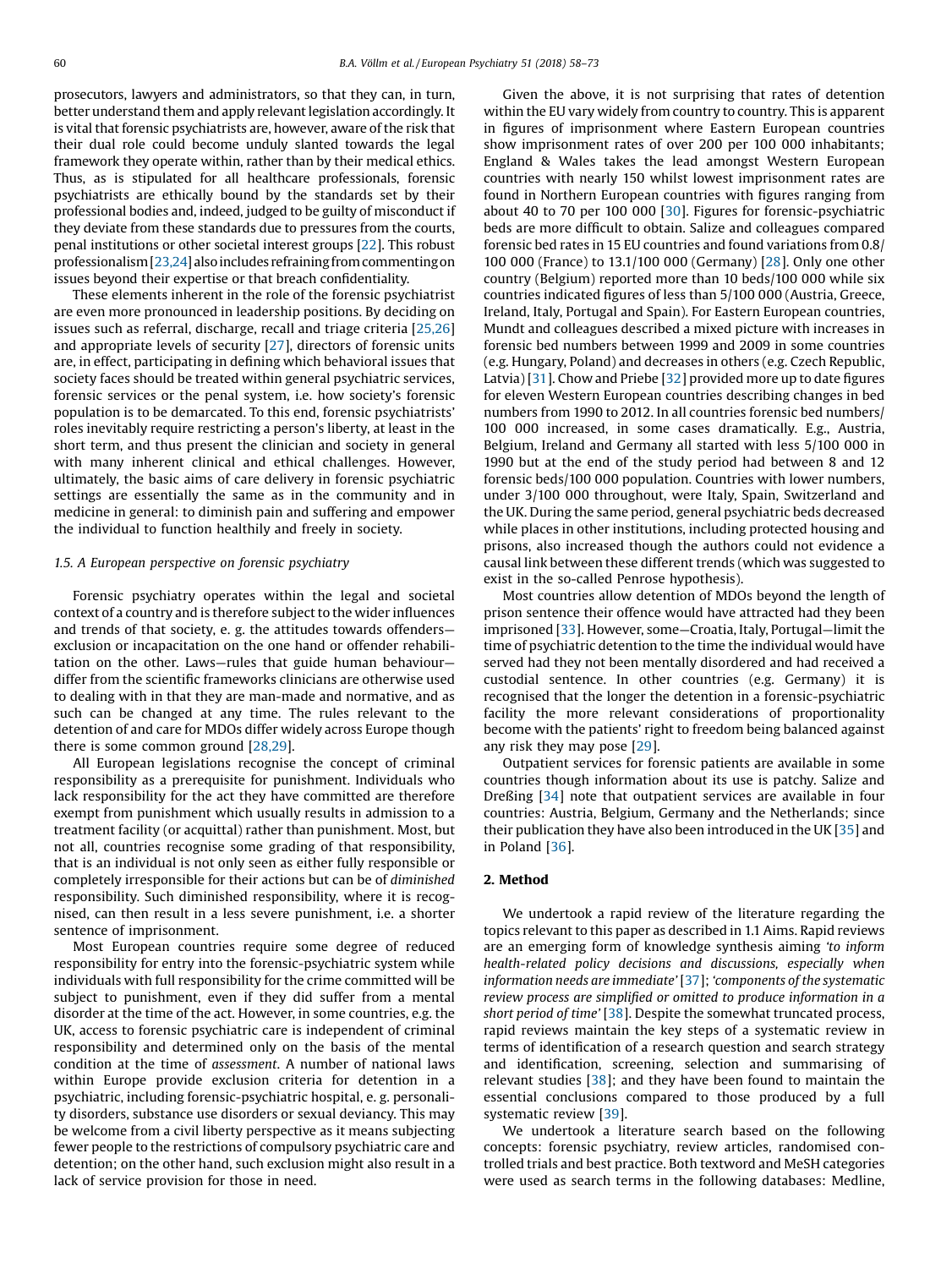Embase, PsycINFO, and the Cochrane library. Searches were conducted for a timeframe from 2000 onwards for adult groups only. No restrictions were placed on language or publication type. Included publications were scrutinised for additional relevant literature, including earlier publications of interest. Please see [Table](#page-4-0) 1 for the full search strategy.

In addition to bibliographic databases, we searched the websites of relevant professional organisations for policies, statements or guidance of interest: European Committee for the Prevention of Torture and Inhuman or Degrading Treatment or Punishment, European Cooperation in Science and Technology, European Psychiatric Association, National Institute for Health and Care Excellence, Royal College of Psychiatrists and the World Psychiatric Association.

We have written to the forensic sections of psychiatric membership organisations of the EPA for comments on the topics covered in this paper as well as to enquire about any guidance papers that might exist on forensic psychiatry in their countries. The response was limited and resources did not allow the translation of national guidance documents. We have also consulted the individual members of the Forensic Section of the EPA, who made additional comments on content and relevant literature as well as commented on guidance in their countries. The final version of the paper was approved by the Board of the EPA Forensic Section.

# 3. Results

# 3.1. Results of searches

In total, 6310 references were retrieved from Psycinfo  $(n = 1377)$ , Medline  $(n = 2271)$ , Embase  $(n = 2265)$  and Cochrane  $(n = 9)$ . This was reduced to 4422 after deduplication. Initially 170 abstracts and summaries were identified for inspection, from which 117 papers were selected for further consideration. An additional 71 reports and papers were identified during the website searches and downloaded for consideration.

Forty-five papers from the database searches and 16 documents from web searches were selected for inclusion of which the main themes were treatment/intervention  $(n = 25)$ , prison psychiatry  $(n = 11)$ , risk assessment  $(n = 7)$ , service provision  $(n = 4)$ , community treatment (n = 3), liaison/diversion (n = 2), European perspectives ( $n = 2$ ), outcomes ( $n = 2$ ), ethics ( $n = 2$ ), role of the psychiatrist  $(n = 2)$  and models  $(n = 1)$ . However, several papers were relevant to multiple themes. The scientific papers and guidance papers we identified through the searches are indicated in the references list with one asterisk (\*).

# 3.2. The forensic psychiatrist as expert witness

As outlined above, the role of a forensic psychiatrist may include acting as expert witness in court, providing evidence on issues of criminal responsibility, treatability and risk of violence. The determination of criminal responsibility is in many countries the most usual form of assessment requiring forensic expertise. This typically involves the identification of any mental disorder the examinee might suffer from and determining whether this disorder was present at the time of the crime. Furthermore, it will be necessary to assess the impact of the examinee's mental state at the time of the offence on his or her capability to appreciate the legal wrongfulness of the act and/or his/her ability to act accordingly [\[40,41\]](#page-12-0). Given the significant implications such assessments might have for the person assessed, it is essential that reports provided to court are carried out to high standard and within an ethical framework [[42](#page-12-0)]. Various national medicolegal authorities [43–[45\]](#page-12-0) and The World Psychiatric Association have provided guidance on such work [[46\]](#page-12-0). These include guidance on the various stages of the process, from the request to provide a report to gathering evidence and interviewing the examinee, the structure of the report and the subsequent appearance in court. Details can be obtained on the WPA website, though the key principles of the guidance include:

- Clarity needs to be sought with regards to the details of the request to provide a medico-legal report, including its legitimacy and whether it falls within the expert's area of expertise.
- The expert is obliged to provide an unbiased report and not act as an advocate for the examinee. The WPA guidance therefore recommends that the medico-legal expert should not be the treating doctor of the examinee (though others having taken a different view, e.g. [\[47](#page-12-0)].
- Prior to working on the report, the expert should obtain the agreement of the examinee, based on informed consent, including informing them of the consequences of cooperating or not cooperating. It is important that the examinee understands that the process is different to a therapeutic consultation and that no treatment will be provided by the expert.
- Principles of confidentiality do also apply in this context and any information not relevant to the purpose of the report must not be disclosed.
- The report should be based on sufficient information and all relevant information on which the conclusions rely upon should be disclosed. It is desirable to obtain third party information.
- The assessment should be undertaken in person.
- The report should explain any medical terms used so that its content is comprehensible to non-medically trained readers.
- Regarding the use of any instruments, including for risk, the expert needs to be aware, and make clear in the report, their applicability to the case assessed and any other limitations of their use.
- Guidance is also provided as to the structure and detailed content of medico-legal reports though it is beyond the scope of the paper to repeat this here. Importantly, it is highlighted that a report does not just consist of listing the facts and results of any examinations but should provide a formulation, an explanatory synthesis of the case, offering a biopsychosocial explanation of the presumptive causative factors in the examinee's offending and risk.
- It is important that the expert highlights any uncertainties of the case and any inconsistencies between subjective report and objective findings and how this may impact on the final opinion.

Specific guidance regarding feigning of symptoms is provided by Gottfried and colleagues [[48](#page-12-0)]. This emphasizes the importance of collateral information. No instruments exist to evaluate retrospective feigning of symptoms at the time of crime, and the use of general malingering measures such as the Structured Interview of Reported Symptoms is recommended.

Finally, it is important for the expert to be aware that they are there to advise the court but the ultimate decision, e.g. regarding criminal responsibility, is determined not by the expert but by the court.

In most work carried out as a forensic psychiatric expert witness, it is essential to refer to the use of formal assessment tools (see Risk). The assessment of issues such as legal and functional mental capacity, various forms of behavioral risk and recommendations for discharge, have also been rendered more amenable to research and scientific enquiry [[49\]](#page-12-0) by the use of validated actuarial and structured professional judgement tools, thus providing a more justified basis for expert evidence and legal decision making in the context of, arguably, increasingly riskconscious European societies [\[50,51\]](#page-12-0).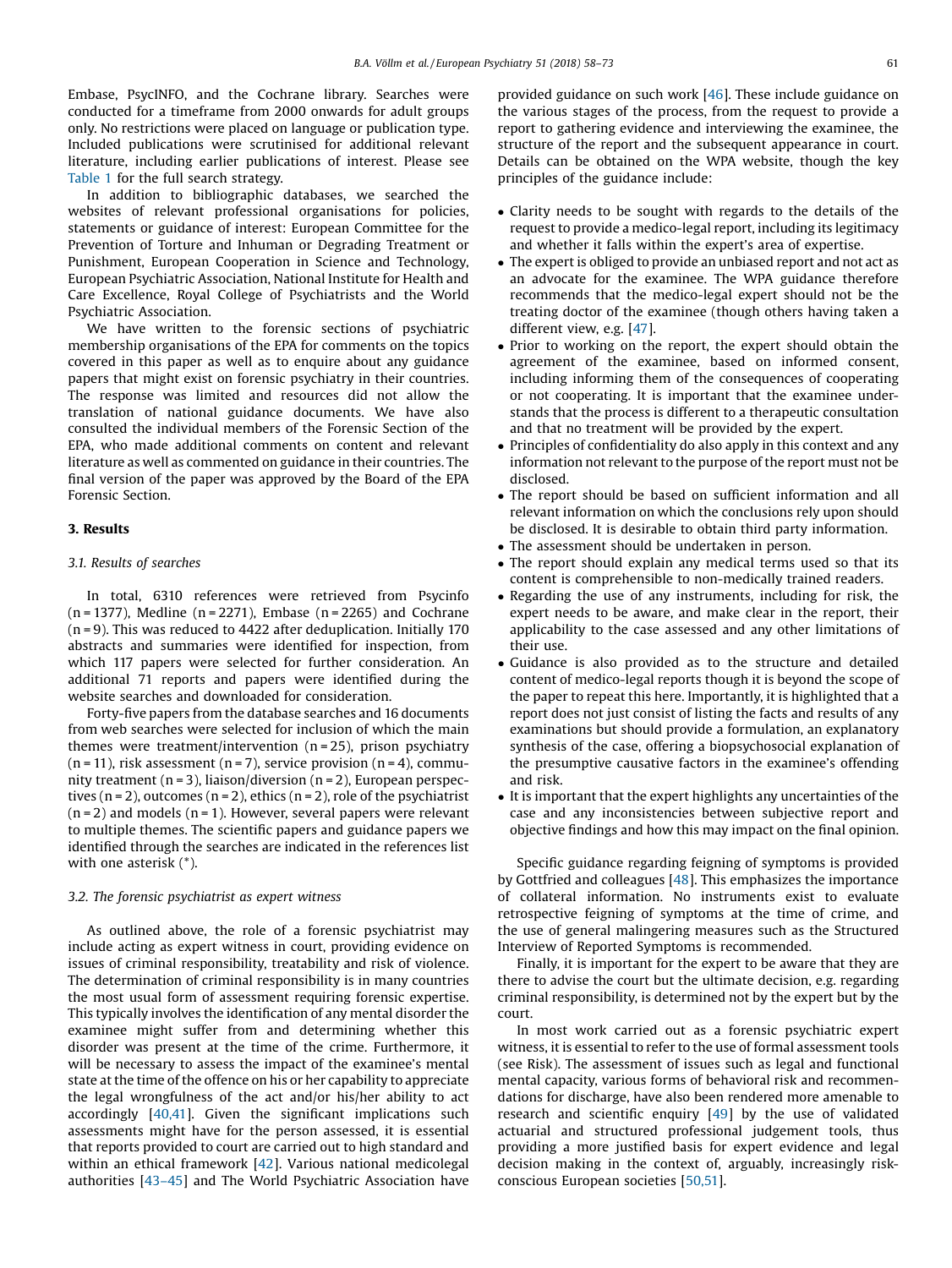# <span id="page-4-0"></span>Table 1

| Search strategies. |                                                                                                                     |
|--------------------|---------------------------------------------------------------------------------------------------------------------|
|                    | Search Strategy (all searches run on 24/08/17)                                                                      |
| Ovid               | 1 exp forensic psychiatry/(38376)                                                                                   |
| <b>MEDLINE</b>     | 2 forensic.ti,ab. (31050)<br>3 ("mentally ill offender\$" or (mental adj5 offend\$)).ti,ab. (606)                   |
|                    | 4 or/1-3 (66004)                                                                                                    |
|                    | 5 exp guideline/or exp practice guideline/(30576)                                                                   |
|                    | 6 (guideline\$ or "best practice\$").ti,ab. (245610)                                                                |
|                    | 7 exp Clinical Trial/(822344)                                                                                       |
|                    | 8 exp randomized controlled trials/(118140)                                                                         |
|                    | 9 exp double-blind method/(150869)                                                                                  |
|                    | 10 exp single-blind method/(25363)<br>11 exp cross-over studies/(43146)                                             |
|                    | 12 randomized controlled trial.pt. (475282)                                                                         |
|                    | 13 clinical trial.pt. (529253)                                                                                      |
|                    | 14 controlled clinical trial.pt. (96050)                                                                            |
|                    | 15 (clinic\$ adj2 trial).mp. (671553)                                                                               |
|                    | 16 (random\$ adj5 control\$ adj5 trial\$),mp. (624463)                                                              |
|                    | 17 (crossover or cross-over).mp. (77353)                                                                            |
|                    | 18 ((singl\$ or double\$ or trebl\$ or tripl\$) adj (blind\$ or mask\$)).mp. (208286)<br>19 randomi\$.mp. (719887)  |
|                    | 20 (random\$ adj5 (assign\$ or allocat\$ or assort\$ or reciev\$)).mp. (202810)                                     |
|                    | 21 Meta-Analysis as Topic/(16309)                                                                                   |
|                    | 22 Meta-Analysis/(84529)                                                                                            |
|                    | 23 exp Review Literature as Topic/(9683)                                                                            |
|                    | 24 ((comprehensive\$ or integrative or systematic\$) adj3 (bibliographic\$ or review\$ or literature)).mp. (113011) |
|                    | 25 analy\$ or metaanaly\$ or "research synthesis" or "literature review").mp. (179688)                              |
|                    | 26 or/5-25 (1606546)<br>27 4 and 26 (3341)                                                                          |
|                    | 28 limit 27 to (humans and $yr = "2000 - Current")$ (2271)                                                          |
|                    |                                                                                                                     |
| PsycINFO           | 1 exp forensic psychiatry/(4209)                                                                                    |
|                    | 2 forensic.ti, ab. (15482)                                                                                          |
|                    | 3 exp MENTALLY ILL OFFENDERS/(3458)                                                                                 |
|                    | 4 ("mentally ill offender\$" or (mental adj5 offend\$)).ti,ab. (1424)                                               |
|                    | 5 or/1-4 (19081)<br>6 exp Treatment Guidelines/(5812)                                                               |
|                    | 7 exp Best Practices/(4085)                                                                                         |
|                    | 8 (guideline\$ or "best practice\$").ti,ab. (62114)                                                                 |
|                    | 9 randomi\$.mp. (69343)                                                                                             |
|                    | 10 ((singl\$ or doubl\$ or trebl\$ or tripl\$) adj (blind\$ or mask\$)).mp. (23429)                                 |
|                    | 11 placebo\$.mp. (36846)                                                                                            |
|                    | 12 crossover.mp. (6514)                                                                                             |
|                    | 13 exp treatment effectiveness evaluation/(21850)<br>14 exp mental health program evaluation/(1996)                 |
|                    | 15 (random\$ adj (assign\$ or allocate\$)), mp. (35339)                                                             |
|                    | 16 exp "literature review"/(22332)                                                                                  |
|                    | 17 ((comprehensive\$ or integrative or systematic\$) adj3 (bibliographic\$ or review\$ or literature)).mp. (31739)  |
|                    | 18 (meta-analy\$ or metaanaly\$ or "research synthesis" or "literature review").mp. (68037)                         |
|                    | 19 or/6-18 (277455)                                                                                                 |
|                    | 20 5 and 19 (1735)                                                                                                  |
|                    | 21 limit 20 to (human and yr = "2000 - Current") (1377)                                                             |
| Embase             | 1 exp forensic psychiatry/(12753)                                                                                   |
|                    | 2 forensic.ti,ab. (47050)                                                                                           |
|                    | 3 ("mentally ill offender\$" or (mental adj5 offend\$)).ti,ab. (835)                                                |
|                    | 4 or/1-3 $(55396)$                                                                                                  |
|                    | 5 exp practice guideline/(422685)                                                                                   |
|                    | 6 (guideline\$ or "best practice\$").ti,ab. (425150)                                                                |
|                    | 7 exp randomized-controlled-trial/(467945)<br>8 exp randomization/(75276)                                           |
|                    | 9 exp single-blind-procedure/(29106)                                                                                |
|                    | 10 exp double-blind-procedure/(142128)                                                                              |
|                    | 11 exp crossover-procedure/(53000)                                                                                  |
|                    | 12 (clin\$ adj2 trial).mp. (1381324)                                                                                |
|                    | 13 ((singl\$ or doubl\$ or trebl\$ or tripl\$) adj (blind\$ or mask\$)).mp. (262261)                                |
|                    | 14 (random\$ adj5 (assign\$ or allocat\$)).mp. (156308)                                                             |
|                    | 15 randomi\$.mp. (987540)                                                                                           |
|                    | 16 crossover.mp. (84299)<br>17 exp Meta Analysis/(132249)                                                           |
|                    | 18 ((comprehensive\$ or integrative or systematic\$) adj3 (bibliographic\$ or review\$ or literature)).mp. (237954) |
|                    | 19 (meta-analy\$ or metaanaly\$ or "research synthesis" or "literature review").mp. (297871)                        |
|                    | 20 or/5-19 (2755269)                                                                                                |
|                    | 21 4 and 20 (3052)                                                                                                  |
|                    | 22 limit 21 to (human and $yr = "2000-Current"$ ) (2265)                                                            |
|                    |                                                                                                                     |
| Cochrane           | 1 MeSH descriptor: [Forensic Psychiatry] explode all trees (209)<br>2 forensic:ti,ab, kw (366)                      |
|                    |                                                                                                                     |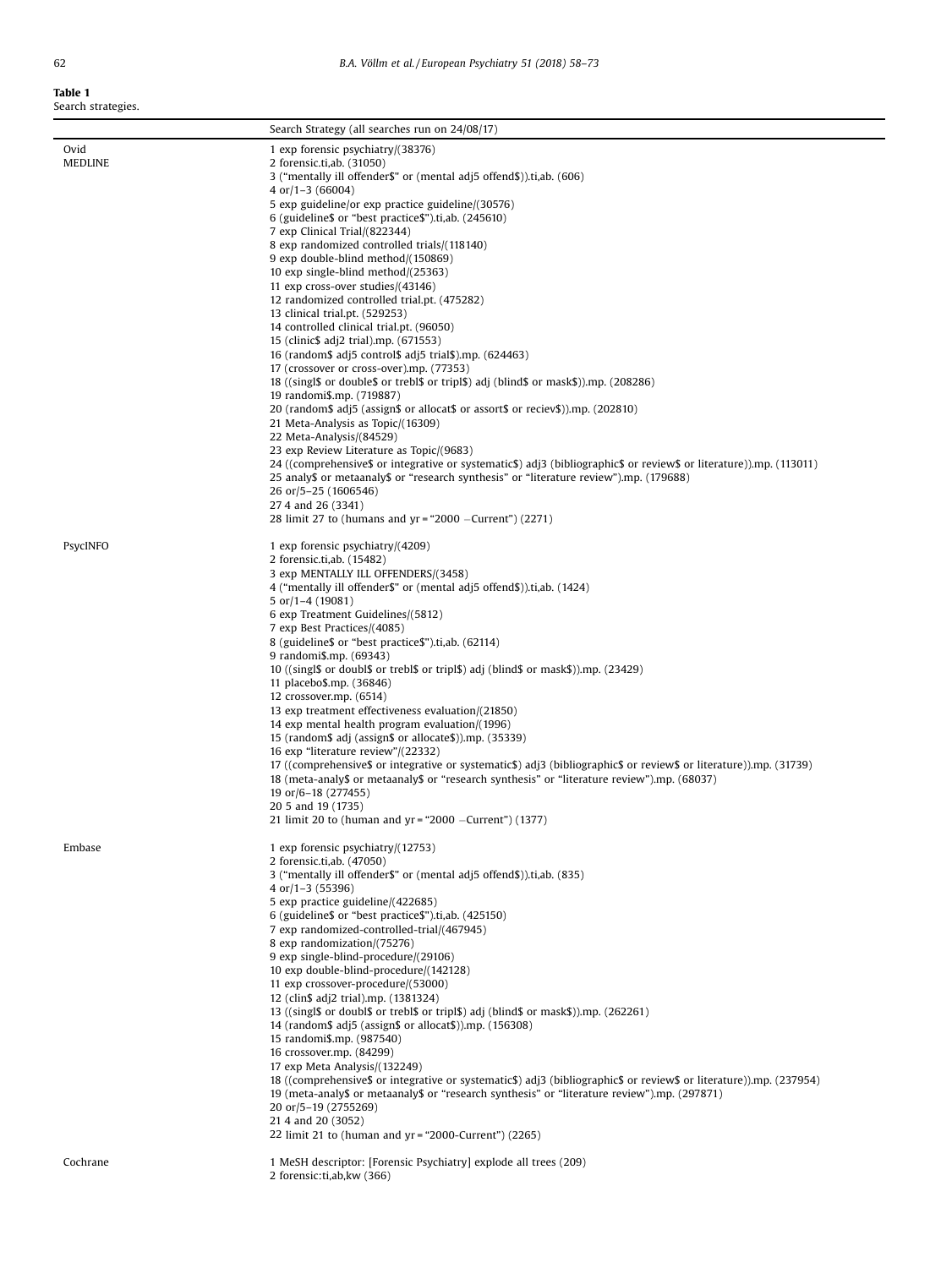| Search Strategy (all searches run on 24/08/17)                                                                                                                                                                                                                                                                                                                                                                                                                     |
|--------------------------------------------------------------------------------------------------------------------------------------------------------------------------------------------------------------------------------------------------------------------------------------------------------------------------------------------------------------------------------------------------------------------------------------------------------------------|
| 3 ("mentally ill offenders" or (mental near/5 offend*)):ti,ab,kw (43)<br>4 #1 or #2 or #3 $(550)$<br>5 MeSH descriptor: [Guideline] explode all trees (26)<br>6 MeSH descriptor: [Practice Guideline] explode all trees (16)<br>7 (guideline* or "best practice*"):ti,ab, kw (20551)<br>8 #5 or #6 or #7 (20551)<br>$9$ #4 and #8 (14)<br>Limited to Publication Year from 2000 to 2017, in Cochrane Reviews (Reviews and Protocols), Other Reviews and Trials (9) |
|                                                                                                                                                                                                                                                                                                                                                                                                                                                                    |

# 3.3. Risk

Thorough assessment of risk and protective factors is crucial for risk appraisal and the prevention of recidivism. Risk assessments are required both in the context of providing expertise to courts as well as in the planning of interventions for MDOs. The risk principle of the Risk Needs Responsivity (RNR) model necessitates having reliable and valid risk assessments to assign individuals to treatment programmes based on their risk [\[52](#page-13-0)].

Risk can be assessed using unstructured clinical assessments, actuarial risk assessments (ARA) and structured professional judgements (SPJ) [[53,54\]](#page-13-0). Unstructured assessments are subjective and have demonstrated poor predictive ability [\[54](#page-13-0)]. ARAs and SPJs have been developed to improve the predictive validity of risk measures. In ARA, a set of risk factors is statistically combined in a fixed, mechanical way, often then providing a numerical outcome regarding the likelihood of, e.g., future violence [\[54](#page-13-0)–56]. SPJ approaches moved away from the reliance on static variables to include also dynamic variables and give professionals the flexibility to modify the overall risk level [\[57](#page-13-0)]. Dynamic factors may be amenable to treatment and therefore SPJs can be used to identify and inform treatment targets. For example, the Violence Risk Scale (VRS) (e.g., [\[58](#page-13-0)]) contains six static and 20 dynamic risk factors. The HCR-20 (now Version 3; [\[59](#page-13-0)]) contains 10 static, historical factors and 10 dynamic factors, five pertaining to recent clinical functioning and five considering future risk management. Empirical evidence suggests that both ARA and SJP perspectives have similar predictive validity [[56,60\]](#page-13-0). Coid and colleagues drew similar conclusions but also found that, in respect to men, actuarial measures outperformed SPJs in predicting violent reoffending [\[61](#page-13-0)].

Pre-treatment ratings on the dynamic factors can be used to represent treatment targets and post-treatment ratings can be used to assess progress, but only if these dynamic factors not only have predictive validity but changes in these factors tap into the causal mechanism of criminal behaviour and result in changes of behaviour [\[62\]](#page-13-0). Causal instead of predictive models should therefore be preferred in the implementation of clinical risk management [\[63](#page-13-0)].

There are a large number of specific risk assessments tools in use. A systematic review of the literature [\[64\]](#page-13-0) identified 80 different variables used in the measurement of violent or sexual recidivism and 20 formal assessment instruments. A review of surveys on the use of violent risk assessment tools, published between 2000 and 2013, identified nine surveys, mostly from the US and the UK [\[65\]](#page-13-0). A more recent global survey of 44 countries reported the use of 400 instruments [\[55](#page-13-0)]. The HCR-20 (Version 2 [[66](#page-13-0)]; Version 3 [\[59\]](#page-13-0)) was identified as the most commonly used instrument both in Europe and internationally in both studies, followed by the Psychopathy Checklist Revised (PCL-R) [\[67](#page-13-0)].

A meta-analysis of violence risk assessment tools, reviewing 68 studies pertaining to nine different risk assessment tools, found that the Psychopathy Checklist Revised (PCL-R) produced the lowest rate of predictive validity; however, it is of note that this instrument was designed as a clinical rather than a risk assessment tool [[68](#page-13-0)]. The highest rates of predictive validity were found in instruments designed for specific rather than more general populations, e.g. for sex offenders, and in older and in predominantly white samples [[68](#page-13-0)]. Additionally, neither ARA nor SPJ measures produced better levels of predictive validity. However, from a clinical point of view, the flexibility afforded by SPJ approaches along with its potential utility in treatment planning has led to a preference of practitioners of these approaches. In criminal justice settings, the picture is slightly different though, with ARA measures being used more widely, in particular in the assessment of sex offender risk [\[69](#page-13-0)]. For sex offender risk assessment, this preference is supported by a review of 118 prediction studies [[70](#page-13-0)], concluding that ARA measures outperformed SPJ approaches in the prediction of sexual recidivism.

There are concerns about the high number of false positives individuals who incorrectly are considered having a high risk of reoffending—which may lead to additional treatments or restrictions to liberty. Consequently, a further systematic review explored the predictive accuracy of the most commonly used risk assessment instruments [\[53](#page-13-0)]. The review found that tools are effective at screening out individuals at low risk of reoffending but only have low to moderate positive predictive value [[53](#page-13-0)]. Fazel and colleagues stated that "even after 30 years of development, the view that violence, sexual, or criminal risk can be predicted in most cases is not evidence based."  $(p.5)$  [[53\]](#page-13-0). The review concluded that the tools perform moderately well for informing treatment but are limited if used as the sole determinant of sentencing or release decisions [\[53](#page-13-0)]. The need to be cautious in the use of risk assessment instruments for individual clinical decisions is compounded by the low and varying base rates for violent recidivism in the local population of which the assessed person is a member and the assessed person is compared with [[71](#page-13-0)]. Caution is also warranted in the application of risk assessment tools in specific populations such as women (e.g. [\[72\]](#page-13-0)) or those with intellectual disability [\[73\]](#page-13-0) as psychometric properties might vary across groups.

Forensic risk assessment models generally focus on risk rather than protective factors [\[74,75\]](#page-13-0). Therefore, others have sought to emphasise protective factors [\[76\]](#page-13-0). For example, the 17-item Structured Assessment of PROtective Factors for violence risk (SAPROF) [\[77,78\]](#page-13-0) was developed to be used alongside the HCR-20. The SAPROF may also have predictive validity for sexual offending as well as other violent offending although more evidence is required [\[79](#page-13-0)]. Although their predictive validity seems not to outperform the validity of risk focused assessment tools, strength based tools may improve the predictive validity of risk oriented approaches and contribute to the desistance from crime [[79](#page-13-0)]. Consideration of protective factors is consistent with clinical practices such as rehabilitation and recovery and may have a positive effect on the motivation to participate in treatment [\[57](#page-13-0)]. This consideration is underlined by a study from Abbiati and colleagues [[80](#page-13-0)] in which, in contrast to previous findings, none of the subscales of the SAPROF showed predictive validity, except for 'Motivation'. Although the use of protective factors in assessing risk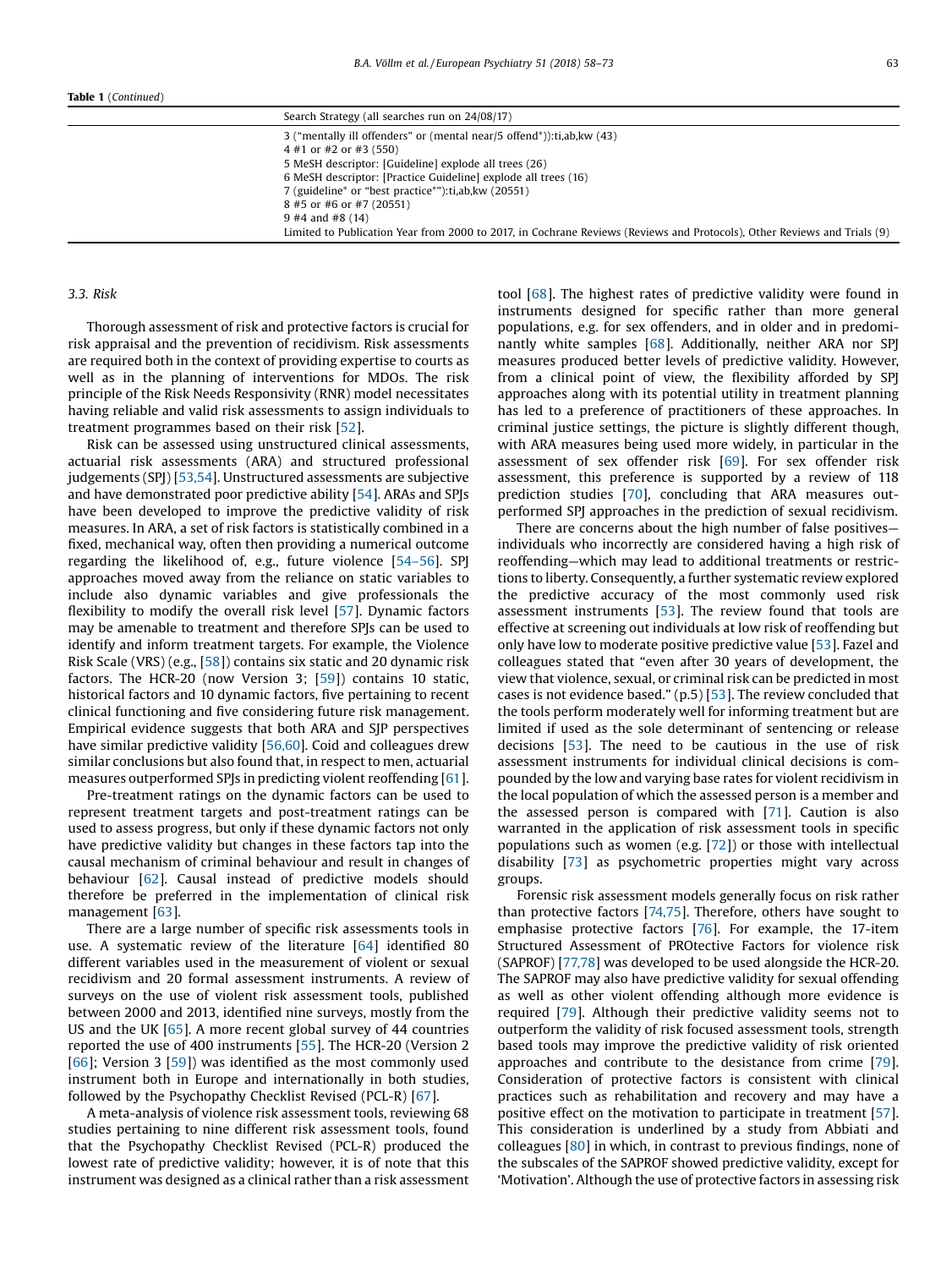is in its infancy, the evidence base is limited and some authors state that the relevance of these factors can be found elsewhere, like the development of a therapeutic relationship, the influence of protective factors deserves more scientific attention [\[81](#page-13-0)].

Violence risk assessment is a global phenomenon, yet its utility in clinical practice has not been evaluated thoroughly. E.g., Singh et al's survey found that, overall, raters received feedback about the outcome of their assessments in fewer than 40% of cases; where assessments were completed to inform management plans, feedback was available in fewer than 50% of cases and only in a third of cases were the plans implemented [[53](#page-13-0)]. Obviously, risk assessments will only reduce violence if they are communicated and related plans implemented. More research is therefore needed regarding any obstacles in these areas. It also remains largely untested as to whether embedding risk assessment and formulation into clinical care prevents recidivism; the only RCT in this area so far [\[82\]](#page-13-0) suggests this may not be the case.

### 3.4. Treatment settings for mentally disordered offenders

Treatment for MDOs is provided in a number of settings—in the community, either as diversion from custodial sentences or following release, in secure forensic-psychiatric hospitals of different security levels, and in prison. Some countries have developed diversion schemes which allow for he early detection of mental disorder, e.g. at the time of arrest or at appearance in court [[83](#page-13-0)]. This will then allow to either divert the person to the health system without the involvement of the criminal justice system or for the court to take the individual's mental health needs into account when dealing with the case. Liaison and diversion services, $<sup>1</sup>$  usually staffed by mental health nurses and based</sup> either in police stations or at court, provide screening, assessment and onward referral, or in some cases further support and management. Such schemes have been found to improve mental health and reduce the risk of re-offending and are therefore recommended for implementation (for a review see [[83,84\]](#page-13-0). Effective coordination of the different agencies involved is key to the success of these services [[85](#page-13-0)].

#### 3.4.1. Treatment in the community

In the community, individuals with offending histories should have access to the same services as their non-offending fellow citizens though some aspects of this treatment may not be voluntary. For example, individuals may serve a community sentence with the requirement to attend for mental health or substance misuse treatment. Equally, there are those who are released on licence (conditionally released) and part of their licence conditions may be to attend for particular treatments.

The importance of community services for MDOs is demonstrated by studies investigating the prevalence of mental disorders in offenders in the community. Looking at probation supervisees at various stages of engagement, Brooker and colleagues found that 15% had contact with mental health services in the preceding 12 months and 27% had been seen by mental health services at some point in their lives [[86](#page-13-0)]. Furthermore, an assessment of needs in probation service areas and prison establishments in England and Wales found 45% of offenders had emotional well-being needs [[87](#page-13-0)].

However, there are some challenges in providing psychiatric services for offenders in the community. Firstly, many have a complex mixture of social disadvantage as well as psychiatric problems [[88](#page-13-0)] and, in common with other such socially and psychiatrically disadvantaged populations, they either do not access available services or, if they do so, such access is intermittent and crisis driven following an overdose or injuries received in a fight [[89](#page-13-0)]. For instance, Brooker et al found that nearly 39% of offenders had visited an accident and emergency department or an NHS walk in centre at least once in the previous 12 months [\[86](#page-13-0)]. Secondly, in countries where services are diagnostically defined, MDOs may be disadvantaged as they may present with a range of sub-threshold pathologies which may not meet the service criteria for individual services. For instance, they may have had brief psychotic episodes, but not schizophrenia, and hence may not be accepted by a Community Mental Health Team. Similarly, they may have borderline intelligence or mild learning disability with not severe enough problems to meet criteria for learning disability services. The same is the case for substance misuse where MDOs may abuse a range of substances without developing dependency for any specific one and therefore they may not be able to access substance misuse services. In addition, MDOs often suffer from personality disorders, a diagnosis sometimes excluded from psychiatric services though changes have been made in this respect in recent years [[90](#page-13-0)].

It is not clear which model works best for MDOs in the community and whether compulsion produces better outcomes. Given the complex needs of MDOs, assertive outreach models (Assertive Community Treatment, ACT) of care have been applied to this patient group. Jennings reviewed the evidence of such models, adapted for forensic populations, and concluded that there was evidence for improvement in mental health but not offending outcomes [[91](#page-13-0)]. They recommend the provision of extended residential treatment with a focus on life skills and treatment continuity prior to implementing ACT. A recent systematic review of ACT trials, including 11 studies (3 RCTs, none based in Europe) also found only limited support that ACT adapted for forensic populations improves forensic outcomes [\[92\]](#page-13-0).

Community treatment orders (CTO) allow for compulsory treatment in the community, usually following discharge from a hospital setting. However, research has failed to produce convincing evidence that CTOs are superior to treatment as usual in terms of readmission rates and other health outcomes (for a review see e.g. [[93,94\]](#page-13-0)) and Kisely and colleagues found that 238 CTOs would be needed to prevent one arrest [[95](#page-13-0)].

#### 3.4.2. Treatment in forensic-psychiatric in-patient settings

While provision of care in psychiatric settings is considerably more resource intensive than in prison, there is some evidence from a systematic review of patient outcomes following discharge from secure psychiatric hospitals that reoffending rates are lower when compared to released prisoners [\[96](#page-13-0)]. Nevertheless, the major predictors of recidivism in MDOs have been shown in a metaanalysis to be the same as for non-MDOs [\[97](#page-13-0)] suggesting that general criminogenic needs might be more relevant in predicting outcome than mental disorders.

While it is possible for MDOs to be treated in general psychiatric settings in many countries, they are usually admitted to specific forensic-psychiatric settings. A number of countries have found forensic treatment beds to reduce in number, others have described an increase [\[98](#page-13-0)]. In England and Wales, e.g., the forensic-psychiatric population has increased by 45% between 1996 and 2006 and the length of stay has also risen. A recent study found that up to a quarter of patients could be classified as 'longstay'(length of stay more than 10 years in high or more than 5 years in medium secure care) and some have little prospect of being released which poses significant ethical issues [[99](#page-13-0)]. Most countries provide forensic care at different levels of security, reflecting the risk the patient poses [\[28](#page-12-0)]. While such levels of care can facilitate

 $1$  In the US a similar development took place with the introduction of Mental Health Court but to our knowledge no such courts exist in Europe, although they have been piloted in the UK ([www.ohrn.nhs.uk/resource/policy/MentalHealth-](http://www.ohrn.nhs.uk/resource/policy/MentalHealthCourts2010.pdf)[Courts2010.pdf\)](http://www.ohrn.nhs.uk/resource/policy/MentalHealthCourts2010.pdf).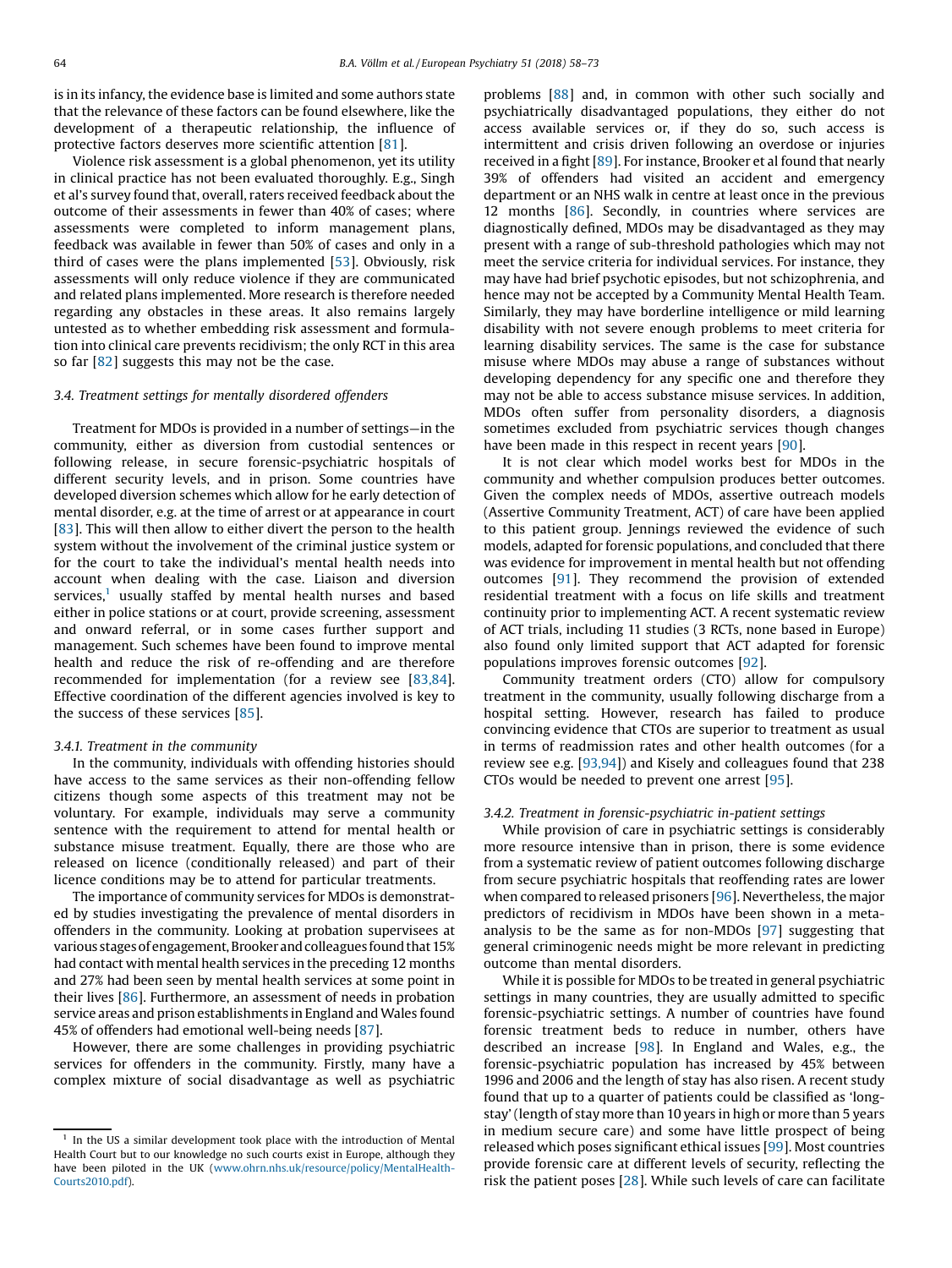care being provided in the least restrictive setting, they can also lead to inefficiencies and waiting times, particularly where these different security levels are provided in completely separate institutions as is the case, e.g., in England & Wales.

Services may also differ in terms of the patient groups they cater for. While in the Dutch forensic-psychiatric system the majority of patients are diagnosed with a personality disorder, other countries have been more reluctant to cater for this group. In England and Wales a pilot service was developed in the early 2000s for individuals with so-called Dangerous and Severe Personality Disorders, established partly in prison and partly in high secure hospitals [\[100](#page-13-0)]. However, this service has now been decommissioned and there is an expectation that interventions for personality disordered offenders are provided within the criminal justice system.

Given the complexity of presentations of MDOs, the assessment of the effectiveness of treatment in such institutions is also highly challenging. In addition to specific interventions, which will be addressed below, attention has to be paid to the therapeutic milieu of the institution itself. Given the nature of the population, security is an important element of care and can be divided into structural or environmental, procedural and relational aspects [[101](#page-13-0)]. Tapp and colleagues undertook a Delphi survey to identify the key elements of high secure care [\[102](#page-13-0)]. In addition to the different elements of security, experts reached consensus on some specific medical (clozapine), psychological (CBT based interventions) and social interventions (e.g. off-ward activities) as well as general elements of care delivery (multidisciplinary working, patient involvement) making a positive contribution to care in round one of the survey. However, no consensus was reached on which of these aspects are essential elements of care in any of the subsequent survey rounds. The same author group undertook a systematic review of high secure care [\[103](#page-13-0)] identifying 22 studies (13 European). Evidence for effectiveness was found for high secure care itself, third wave cognitive-behaviourally based interventions, psychoeducation and antipsychotic interventions; however, the evidence base is weak given that mainly small, single, non-RCT studies contributed to the review.

#### 3.4.3. Prison psychiatry

Even in countries where specialised institutions exist that allow for the redirection of MDOs from the criminal justice to the healthcare system, most offenders with mental disorders are found in prison settings. The high prevalence of mental disorders has been described in numerous studies from different countries. Fazel and Danesh synthesized the findings from 62 surveys including nearly 23 000 prisoners from 12 countries, including nine in Europe [[104](#page-13-0)], and found that 3.7% of men (4% of women) had a diagnosis of psychotic illness, 10% of major depression (12%), and 65% of PD (42%, mainly antisocial PD)—rates much higher than those in the general population. For substance related disorders, based on 13 studies (though only three based in Europe) including over 7 500 prisoners, estimates for alcohol abuse or dependence ranged from 18 to 30%, and for drug abuse/ dependence from 10 to 48%. The increased risk of suicide in prisoners is of particular concern and is the leading cause of death in penal institutions, especially during the early stage of confinement. An updated systematic review of the prevalence of psychotic illness and major depression examined 109 samples (38 European) including over 33 000 prisoners from 24 countries (14 European) [[105](#page-13-0)]. Overall, similar prevalence rates were found although there was an increase over time in depression in the USA. Suicide rates per 100 000 prisoners have been found to range from 58 to 147 in a review of studies from 12 studies from Western countries (9 European) compared to figures from 16 to 31 in the general population [[106](#page-13-0)].

Prisons are arguably places not conducive to mental well-being. Imprisonment is by its very nature and design associated with the deprivation of liberty, restrictions to one's life style and autonomy, a loss of employment and accommodation, and, importantly, of relationships, including with partners, parents and children. The environment itself may be perceived as harsh and unsupportive and some prisoners, in particular those with sexual offences, may experience bullying and victimization [[107\]](#page-13-0). All these factors contribute to an increase or exacerbation of mental health problems in prisons and therefore call for the implementation of services to address these issues [\[108](#page-13-0)].

Whether or not mentally disordered persons should be treated in prison or hospital is a primarily philosophical question and different countries have developed a range of approaches to dealing with the issue of mental disorder and imprisonment. As described above, countries applying the construct of criminal responsibility can prevent mentally disordered persons from being imprisoned and instead divert them to the hospital system. Whether or not transfer of prisoners to a hospital setting is possible depends largely on the legal system of the country. Treatment of an acutely psychotic prisoner can in principle take place within a prison hospital or ward or via transfer to a general or forensic psychiatric hospital. Most European countries rely on a number of these options [[109](#page-13-0)] though some have one option available only (e.g. treatment only in prison hospitals in Belgium and Lithuania or exclusively via transfer to a forensic-psychiatric hospital in Ireland).

For those prisoners treated within penal institutions (whether or not hospitalized within the prison system), the principle of 'equivalence' with therapeutic provision matching that of care in the community according with the development of psychiatric care in each country, should prevail as has been mandated by a number of European and international conventions and recommendations though it is doubtful whether the majority of prisoners with mental disorders receive such care. In addition to funding and organisational issues, there are also challenges with regards to the evidence-base of treatments in prisons, not least due to the significant hurdles associated with running trials in these settings [\[110](#page-13-0)].

A number of international rules are applicable to the treatment of prisoners. Of these the United Nations Standard Minimum Rules for the Treatment of Prisoners [\[111\]](#page-14-0) as well as the UN Convention on the Rights of Persons with Disabilities [[112](#page-14-0)] are of most relevance worldwide. Within Europe, the Council of Europe has developed recommendations on the ethical and organizational aspects of healthcare in prison (Recommendation No R (98) 7) [\[113\]](#page-14-0) while the European Prison Rules (Recommendation Rec [2006]2) [[114\]](#page-14-0) specify that prison conditions must not infringe human dignity; life in prison should approximate life in the community (including equivalent healthcare) with restrictions only applied to the minimum necessary. Furthermore, prisons should offer meaningful occupational activities and treatment programmes, preparing for reintegration into society. The European Committee for the Prevention of Torture and Inhuman or Degrading Treatment or Punishment [[115](#page-14-0)] visits places of detention, including prisons, and has also developed some standards for prison, e.g. regarding health-care provision, living space per prisoner, solitary confinement and the situation of lifesentenced prisoners.

In addition, a number of professional organisations have developed guidance documents touching upon prison psychiatry, though these are by their nature recommendations and not legally binding, e.g. the World Medical Association (esp. Declaration of Tokyo 1975) [\[116](#page-14-0)], the World Psychiatric Association (esp. Declaration of Hawaii 1977) [\[117](#page-14-0)] and the International Council of Prison Medical Services (Oath of Athens) [\[118](#page-14-0)]. More detailed guidance for doctors working within the prison systemis available in the consensus paper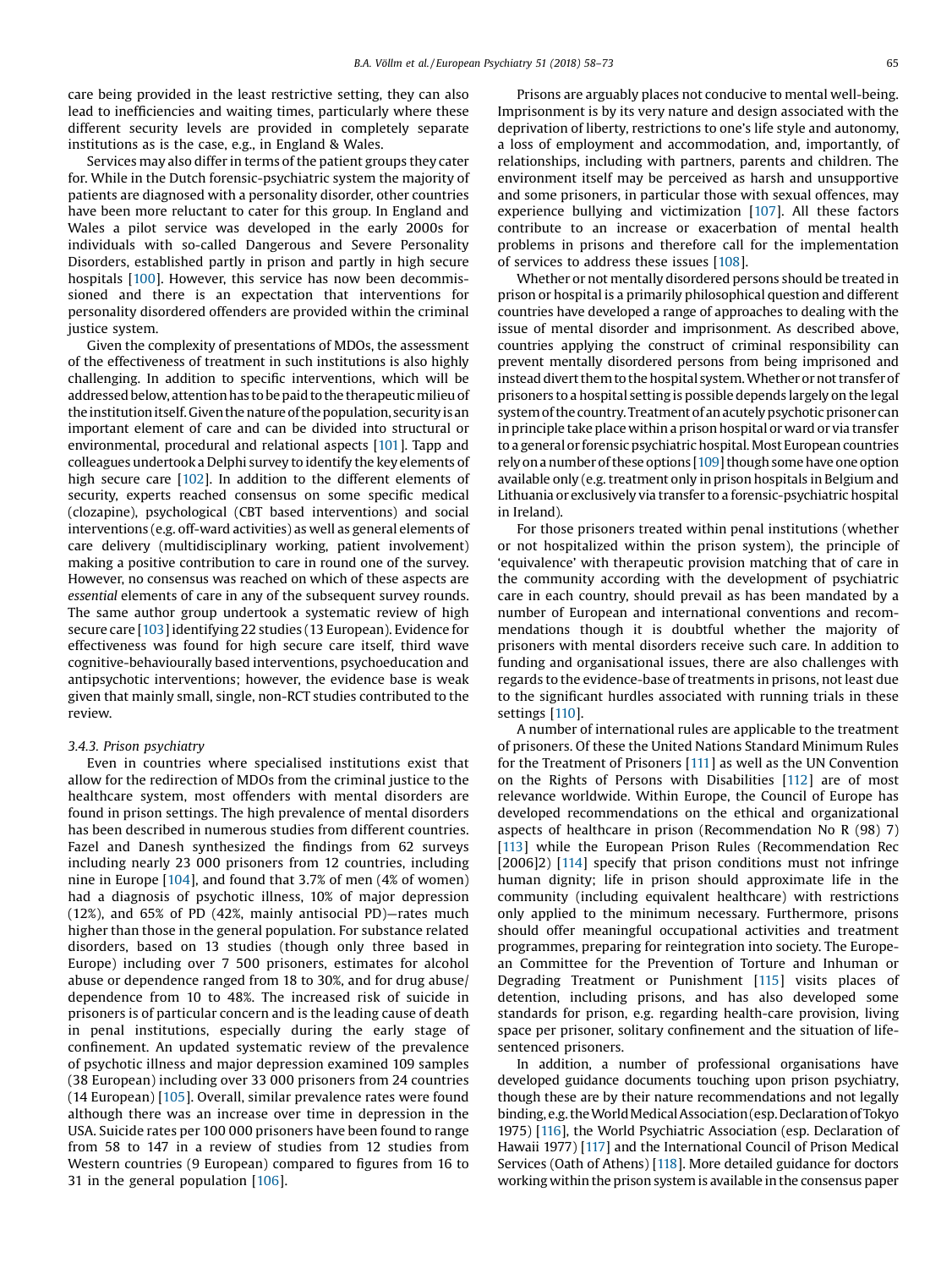on prison psychiatry from the forensic section of the World Psychiatric Association [\[119,120](#page-14-0)] which stipulates:

- The principle of equivalence must prevail—prisoners must not be discriminated against for being imprisoned and hence should have access to specialist mental health treatment—based on a multidisciplinary team approach—including pharmacological and psychological interventions, day-care, substance misuse treatment and in-patient treatment.
- Individuals should not be excluded from accessing such treatment on the basis of specific diagnoses or behaviour associated with such diagnoses, e.g. personality disorders or substance misuse.
- Prisoners with serious mental disorders should either be transferred to a suitable treatment facility outside prison or treated in a hospital wing within the prison.
- All prisoners should be screened for mental disorders, including substance misuse, using a recognised, standardised tool, upon reception by appropriately trained personal following a written procedure which outlines what actions need to be taken as a result of the screening as necessary.
- Except for in emergency situations, consent to treatment must be sought and prisoners who have the capacity to make informed treatment decisions must not be treated against their will. This includes situations of self-inflicted harm, including hunger strike.
- Coercive measures, including forced medication, restraint, seclusion and solitary confinement must be reduced to an absolute minimum. Clinicians must not use any of these measures as a form of punishment and individuals subject to coercive measures must be closely supervised to identify any ill effects of the intervention. The use of these measures should follow written policies and procedures and be documented and monitored (see also [\[121](#page-14-0)]).
- Principles of confidentiality also apply to prisoners and the treating physician must not disclose confidential information to the prison authorities or any other agencies without patient consent unless there is a clear legal provision to do so within the country.
- Mental health teams in prisons should carefully plan for a prisoner's release by making links to community services in good time and arrange for a full handover to take place.
- Prisons should consider the specifi<sup>c</sup> needs of vulnerable or marginalized groups which may have specific mental health needs, including women, ethnic minorities, immigrants, juveniles and sex offenders.
- The prison should be committed to mental health promotion and training of staff to raise awareness of mental health issues and to minimise stigmatisation (see also [[122\]](#page-14-0)).

Specifically for the prevention of suicide, the International Association for Suicide Prevention Task Force on Suicide in Prison [[123](#page-14-0)] has developed recommendations which provide helpful guidance, emphasizing the need for training correctional staff to recognise suicide risk, the importance of the general prison environment, including initiatives to reduce victimization, good communication between staff and inmates, procedures for screening inmates for suicide risk and for the observation of suicidal inmates, adjustments to the built environment, e.g. removal of ligature points, procedures for the distribution of medication, debriefing after a suicide has occurred, and providing sufficient resources for an effective suicide prevention strategy.

## 3.5. What works for mentally disordered offenders

Caring for MDOs requires simultaneous consideration of: a) the needs for treatment resulting from specific elements of the mental disorder and b) the needs for treatment with respect to factors promoting criminal behaviour. Therefore, treatment programmes require multiple components to address the complex needs of MDOs [\[124](#page-14-0)]. However, people are exposed to various treatment agents and environmental influences and so it may not be feasible to conduct rigorous controlled studies to assess the efficacy of specific treatments [[124](#page-14-0)].

#### 3.5.1. Psychological interventions

Correctional treatment was viewed negatively in the 1970s when the findings from Martinson's paper "What works?" [\[125](#page-14-0)] contributed to the popular view that "nothing works", a view which endured through the 1980s [\[126](#page-14-0)]. Treatment programmes for MDOs are informed by programmes for non-mentally disordered offenders and this evidence base at the time was limited. Treatment programmes for MDOs in secure settings were poorly designed, implemented and evaluated [\[127](#page-14-0)]. Since then, evidence has been provided for violence reduction programmes and sexual offending programmes though in particular the evidence for the latter is hotly debated still, and some argue the investment is not justified given the relatively narrow margin of difference compared to non-treated populations.

The risk-need-responsivity (RNR) model [\[52,128](#page-13-0)] has been an influential model of offender assessment and rehabilitation. As suggested by its name, it is based on three principles: 1) the risk principle asserts that criminal behaviour can be reliably predicted and that treatment should focus on higher risk offenders; 2) the need principle highlights the importance of criminogenic needs in the design and delivery of treatment; and 3) the responsivity principle describes how the treatment should be provided. Despite the evidence base for the principles of the RNR model in reducing recidivism, treatments for MDOs often do not adhere to its principles [\[129](#page-14-0)]. Therapies are often adapted in content or delivery style to meet the needs of individuals or groups of individuals [[130\]](#page-14-0). These adaptations fit with RNR principles but heterogeneity can make evaluating the efficacy of such therapies more difficult. In addition, manualised treatments can restrict the ability to address the responsivity principle [\[131](#page-14-0)].

Other models include the strengths-based good lives model (GLM), which focuses on improving how the offender functions as a person by enhancing his or her capabilities to attain goals, or primary human goods, through socially acceptable means [[132,133\]](#page-14-0), and is applicable for MDOs [[74,134\]](#page-13-0). Andrews and colleagues defended the principles of the RNR model and rebutted criticism of the model by proponents of the GLM model [\[135](#page-14-0)]. For example, they argue that the RNR model does consider motivation and the strengths of the offender.

A number of reviews have addressed the effectiveness of psychological interventions for MDOs, focusing on outcomes related to antisocial and offending behaviours. McGuire reviewed interventions for reducing aggression and violence and concluded that personal violence can be reduced by psychosocial interventions which include approaches such as social problem-solving and interpersonal skills [[136](#page-14-0)]. The RNR model was advocated to improve targeting [\[136](#page-14-0)]. McGuire called for more RCTs to improve the evidence base but also highlighted the need for practical trials [[136\]](#page-14-0). RCTs should be registered at inception and reported to a sufficient standard [\[137](#page-14-0)].

A more recent review of interventions for reducing aggression and violence found that modified forms of Reasoning and Rehabilitation (R&R) in forensic settings had completion rates approaching 80%, and that R&R and Cognitive Behaviour Therapy showed the most promise  $[138]$  $[138]$  $[138]$ . However, outcomes are often assessed over short periods and there is little evidence of the long-term outcomes [[138](#page-14-0)]. The one, small scale, RCT of a R&R cognitive skills programme for MDOs within Rampling and colleagues' review found lower levels of verbal aggression but no difference in violence compared to MDOs who received treatment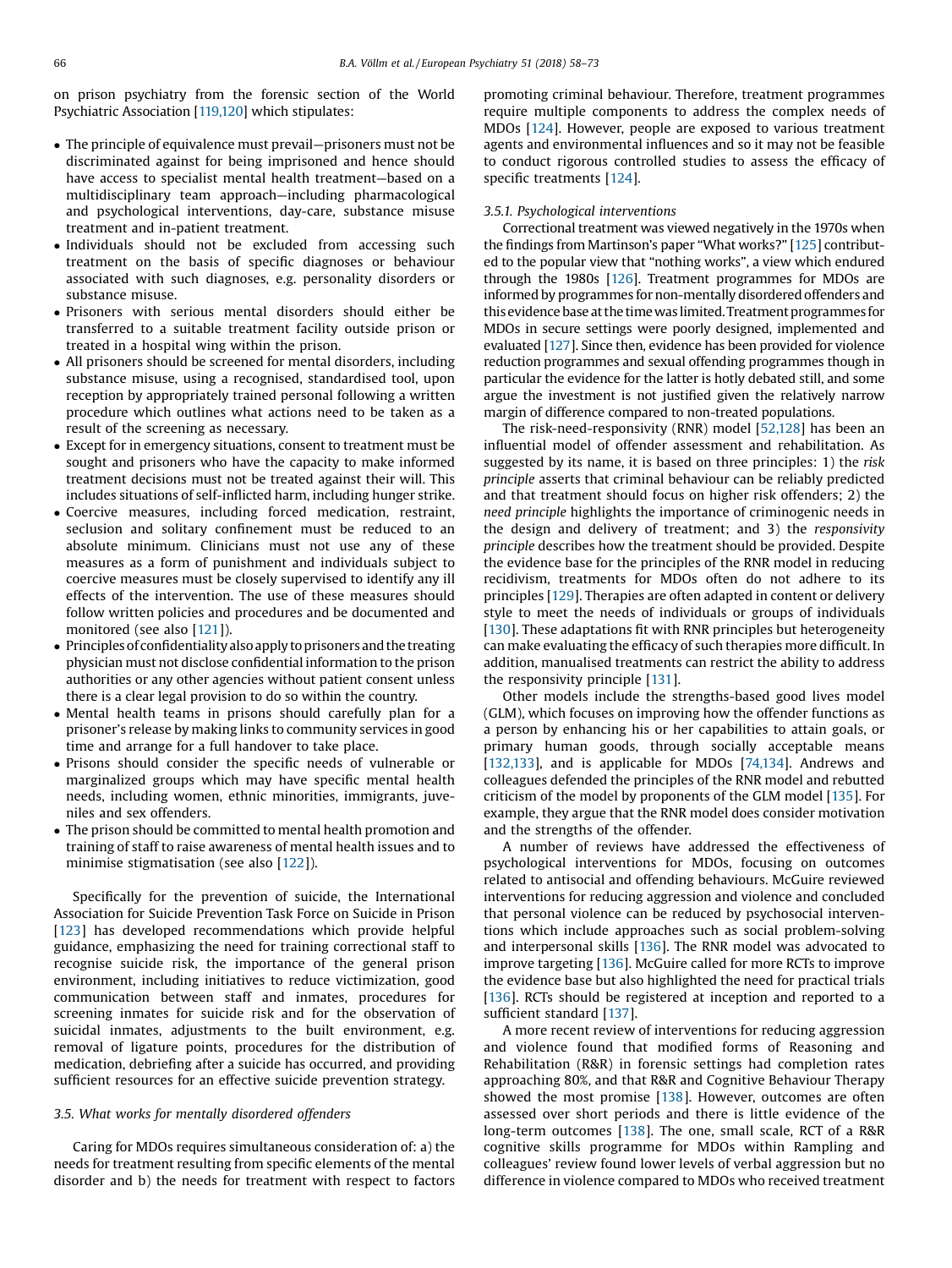as usual (TAU) [\[139](#page-14-0)]. However, half did not complete treatment and completers fared better than non-completers [\[139](#page-14-0)]. Other authors have described that starting but not completing treatment results in worse outcomes than never starting treatment at all [[9,10\]](#page-12-0).

Therapies which help to improve an individual's engagement and communication skills can be beneficial before addressing offence related programmes. For example, cognitive remediation therapy has been shown to improve working memory, processing speed and attention in people with schizophrenia [[140\]](#page-14-0). Other therapies such as music therapy, which encompasses a variety of music making interventions, have been associated with improvements in communication, social skills and confidence [[141,142\]](#page-14-0). For example, prisoners who have not engaged in other therapies have participated in music therapy but its efficacy has not been evaluated in an RCT [[142](#page-14-0)].

A systematic review of interventions for women offenders found that interventions which address early trauma and comorbid substance misuse had the most utility [\[143](#page-14-0)]. Bartlett and colleagues described the need for more robust evidence and more studies of community settings where most women offenders are based [\[143](#page-14-0)]. Moloney and Moller outlined good practice on the mental health of women in prison settings and also identified the importance of trauma-focused work to help meet the needs of women [\[144](#page-14-0)].

Looking at interventions for specific offences, the CBT-based Sex Offender Treatment and Evaluation Project (SOTEP; [\[145](#page-14-0)]) was well-designed, comprehensive and long-term, yet, found no difference in the rate of reoffending between the treated and the control group [[146\]](#page-14-0). Post-hoc analyses found that individuals who met the SOTEP programme's treatment goals had lower rates of reoffending than those who did not [[147](#page-14-0)]. However, systematic reviews of psychological interventions for sex offenders have called for more methodological rigour [\[146,148,149\]](#page-14-0) and further randomised trials [\[146](#page-14-0)]. Recommendations included not including people who have dropped out of treatment as controls [[148\]](#page-14-0). A meta-analysis of psychological treatments for sexual offenders against children found studies with acceptable methodologies did not provide evidence of treatment efficacy and poor quality studies raised the effect size [\[149](#page-14-0)]. A Cochrane Review of psychological treatments for sex offenders identified ten studies involving 944 men although some excluded MDOs [\[146](#page-14-0)]. However, little information was available on the primary outcome of reoffending. The follow-up periods were generally short particularly given that sex offenders have low rates of reconviction and need to be followed up for sufficient time. A recent review of the prison-based Core Sex Offender Treatment Programme (SOTP) on the reoffending in England and Wales reported disappointing findings with little or no difference in reconvictions between treated and untreated sex offenders. Mews and colleagues found that treated sex offenders were significantly more likely than matched controls to be reconvicted of a sexual offence and more likely to be reconvicted of a child image offence, with an average follow-up of 8.2 years [[150\]](#page-14-0).

Interventions aimed at specific disorders have been reviewed in a number of meta-analyses. For example, Yoon and colleagues identified a modest effect for CBT and mindfulness-based therapies for depression and anxiety in prisoners [\[151](#page-14-0)].

A review of 27 RCTs of psychological treatments for people with personality disorder found some evidence of positive improvements with DBT, emotion regulation group interventions, and psychoanalytically oriented partial hospitalisation for borderline PD [[152](#page-14-0)]. There was also some evidence for CBT for avoidant PD and brief adaptive psychotherapy, short-term dynamic psychotherapy, and manual-assisted CBT treatment for mixed PD [\[152](#page-14-0)]. However, Duggan et al. noted there was much variability in what constitutes TAU [\[152](#page-14-0)]. Such methodological differences and sample heterogeneity restricted [\[152](#page-14-0)] or prevented [[130\]](#page-14-0) meta-analyses being conducted. Consensus on suitable outcome measures would improve the comparability of studies [\[130](#page-14-0)]. A more recent review found less evidence in support of treatments for Antisocial Personality Disorder (AsPD) but Wilson and colleagues cautioned about viewing the disorder as untreatable due to the low sample size and likely insufficient power [[153](#page-14-0)]. NICE guidance sets out principles for working with people with AsPD such as having clear pathways in order to provide the most effective multi-agency care [[154,155](#page-14-0)]. However, others have called for more emphasis on the therapeutic relationship [[155,156](#page-14-0)]. While some evidence reviewed in this section has been based on non-offending samples, recommendations such as the importance of therapeutic relationships justify their inclusion. Non-completion of psychological treatments for people with personality disorder, particularly borderline PD, is particularly problematic [[157\]](#page-14-0). Strategies are required to build a good therapeutic alliance and different strategies may be required for different disorders [[157\]](#page-14-0).

The treatability of psychopathy remains inconclusive [[158](#page-14-0)]. It is essential to evaluate the efficacy of treatments, especially in new services. In England, the government established four pilot sites for offenders with Dangerous and Severe Personality Disorders (DSPD), two in high secure prisons and two in high secure hospitals. Each pilot site was allowed to determine its own treatments. Burns and colleagues, as part of one of the commissioned evaluations of the DSPD service, identified more than 20 different treatments offered across the four sites [\[159](#page-14-0)]. All sites offered psychoeducation and psychological skills based treatments. Individuals usually participated first in psychoeducation programmes in order to help the individual understand their personality disorder and become familiar with group work prior to addressing any offence related programmes. However, not all sites offered programmes to address specific types of offending (e.g. sex offences). Criticisms of the DSPD initiative included the initiative being implemented without a consensus on what works [\[159](#page-14-0)] and for not selecting one intervention to test in a randomised trial across the hospital and prison pilot sites [[160\]](#page-14-0). Further, follow-up studies were not possible because of the limited time period [[161\]](#page-14-0). The DSPD service has been decommissioned without investigating the post-discharge outcomes of these patients and prisoners. A new offender personality pathway strategy has been implemented in England, placing more emphasis on treatment within the criminal justice as opposed to healthcare system [[162\]](#page-14-0). Again, this was implemented without a thorough evaluation of the evidence base.

Not all treatment modalities have been applied to MDOs; Knabb and colleagues reviewed ten treatment modalities and found many had not focused on MDO populations or were not able to address the many complexities [\[163](#page-14-0)]. However, the generalisations suggested by Blackburn for effective treatment programmes for MDOs remain valid. MDOs present with complex problems which require individualised assessment and treatment formulations and therefore treatment programmes need to have multiple components to address these problems [\[124](#page-14-0)]. Conditions are long-term, requiring continuity of support from secure care and into the community [[124\]](#page-14-0). Treatment should also attend to the individual's social functioning and quality of life [[124](#page-14-0)].

#### 3.5.2. Pharmacological interventions to reduce aggression

Research indicates that staff on forensic wards are exposed to aggressive behaviour at least to the same extent as staff on acute psychiatric wards, with unprovoked aggression being particularly prevalent [\[164](#page-14-0)]. Preventing aggressive behaviour and the pharmacological treatment of agitation are key elements guaranteeing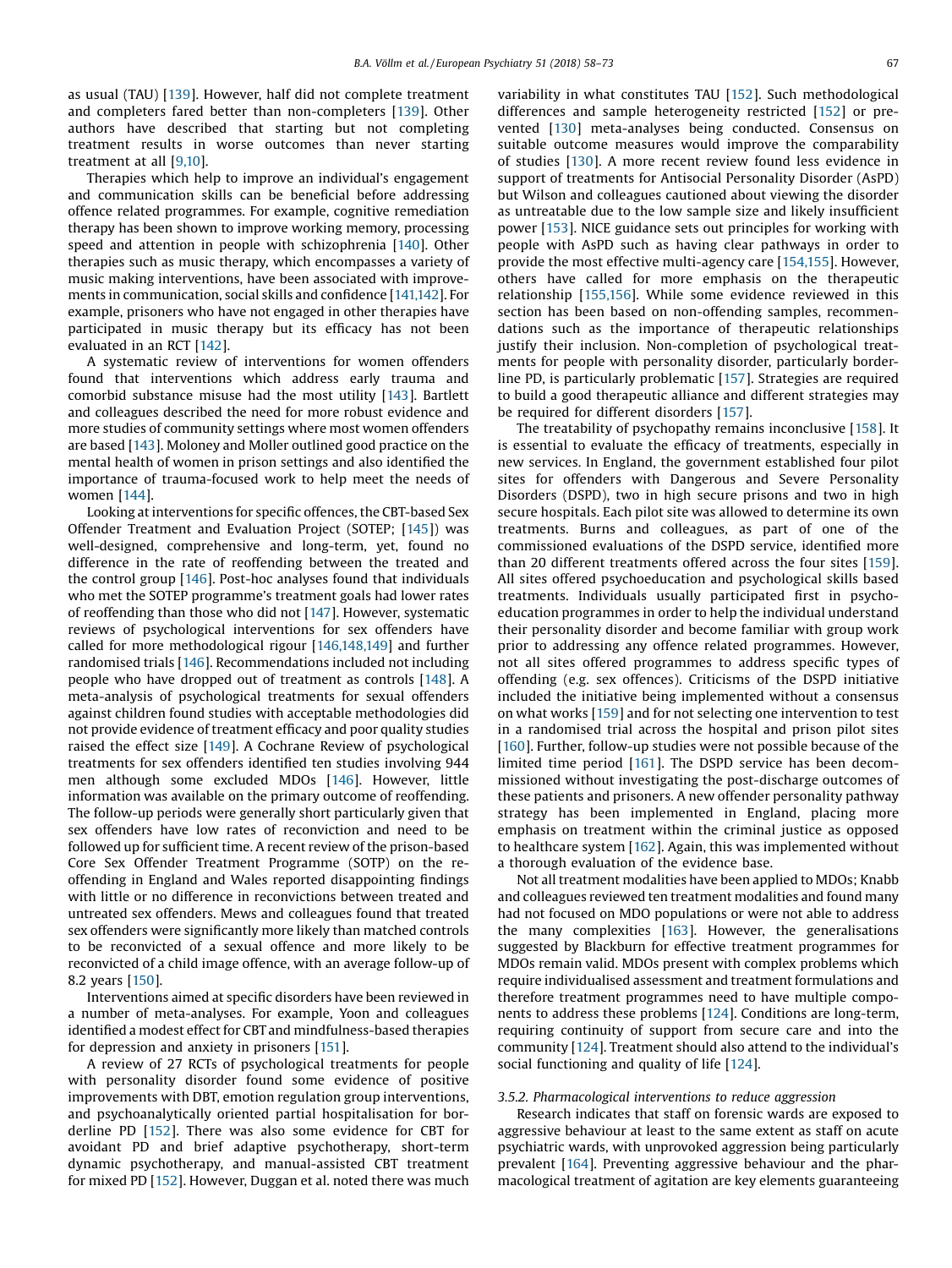the safety of both patients and staff. Preventing and treating agitation and aggression in forensic patients should take into account the nature of this group of patients characterised by a chronic course of the disease, long-lasting stays in hospital, complex morbidity and prior aggressive behaviours. Clinical practice indicates that agitation and aggression in this group of patients may be related to a number of factors, including exacerbation of psychotic symptoms, e.g. as a result of discontinuation of medication, drug resistance, impulsive reactions in people with organic central nervous system dysfunction or in those with personality disorders, somatic conditions, or the use of psychoactive substances. Specific factors related to detention in forensicpsychiatric facilities, such as long-lasting hospitalization, conditions of isolation and restriction, uncertain length of stay in hospital and overcrowding also contribute to the escalation of conflicts in the group of patients in long-term confinement.

There is limited research and guidance available regarding the effectiveness of drug treatment in aggression; of relevance here is the National Institute for Clinical Excellence (NICE) guidance on the treatment of violence and aggression though this focusses on short-term management and is not specific to forensic settings [[165\]](#page-14-0). A Cochrane review outlined the evidence for the treatment of aggression and associated impulsivity with antiepileptics [[166\]](#page-14-0). Further guidance is available on the pharmacological treatment of antisocial and borderline personality disorders as described below, though, again, recommendations do not take forensic settings into account separately. Guidance on drug treatment of sex offenders will also be referred to below. Due to this lack of guidance specific to forensic patients, we draw here inferences from the research and guidelines relating to non-forensic patient populations also.

3.5.2.1. Short-term management of aggression. In relation to patients who are acutely agitated and might become aggressive, non-pharmacological interactions, including, in particular, attempts of verbal deescalation or providing an appropriate safe environment should be applied as the first-step procedure; however, if ineffective, pharmacological interventions are recommended [\[165](#page-14-0)]. Such acute interventions, often referred to as rapid tranquillisation, aim to calm the patient down without causing sleepiness [[167](#page-14-0)]. Pharmacological treatment commenced early may prevent the application of physical restraint or seclusion, which is traumatic for most patients  $[168]$  $[168]$  $[168]$ , and may also reduce the risk to staff caring for the patient [[169\]](#page-14-0).

First and second generation antipsychotics, benzodiazepine derivatives (BZDs), their combination and other sedatives have been used in the acute pharmacological treatment of aggression. As with other drug treatment, when choosing the appropriate medication, the patient's somatic condition and coexisting diseases have to be taken into account; a sudden deterioration in the general medical condition, including side effects of antipsychotics (e.g. carbohydrate management disorders, electrolyte imbalances, or malignant neuroleptic syndrome), and drug interactions have to be considered as the cause of the agitation. Further considerations include the method of drug administration, the speed of onset of the sedative effect and, if possible, the patient's preference [[170](#page-14-0)].

None of the medications fulfil all the criteria of an 'ideal' antiagitation medication though recommendations can be made on the basis of effectiveness, tolerability and safety. The recent NICE guidelines on the short-term management of aggression, based on a thorough systematic review of the literature, recommend the use of intramuscular lorazepam or intramuscular haloperidol together with intramuscular promethazine for rapid tranquillisation [[165\]](#page-14-0). It of note that there is no evidence for superior efficacy of the combination of haloperidol and benzodiazepines over the use of one of these drugs alone. Lorazepam is to be used as first choice, particularly if little is known about the patient or they have not had antipsychotic medication before. In people diagnosed with cardiovascular disease or with risk factors of QT prolongation the application of haloperidol and promethazine should be avoided. Previous guidance [\[171](#page-14-0)] also supported the use of IM olanzapine which has been found to be effective but carries a risk of serious interaction effects if given concomitant to BZDs (including, among others, hypotension, bradycardia and respiratory depression) [\[172](#page-15-0)].

BZDs are widely used in treating agitation resulting from stimulant intoxication, ethanol withdrawal, or when the aetiology of agitation is undetermined. Before using benzodiazepines attention must be paid to the risk of respiratory depression and hypotension, in particular in people with respiratory conditions or those with alcohol intoxication. Therefore, for agitation associated with alcohol intoxication, some experts recommend the use of FGA or SGA over BZDs [\[172](#page-15-0)].

After rapid tranquillisation it is necessary to monitor the patient's level of consciousness, and monitor basic observation parameters, including heart rate, blood pressure, temperature and respiration rate, as well possible side effects of the medications used. In forensic (and other) settings rapid tranquillisation might be used alongside other restrictive measures such as manual or mechanical restraint or seclusion. Particular attention is to be paid to observations in these circumstances and restraint in the prone position should be avoided. Individuals placed in seclusion should be observed continuously.

The difference in utilization of non-pharmacological restrictive measures across Europe warrants particular mention; e.g. in the UK the use of mechanical restraint is a rare exception [\[173\]](#page-15-0) while other countries rarely use seclusion [\[174](#page-15-0)]. There seem to be cultural differences at play here as the evidence base to support the use of one over the other of these measures is weak and findings relating to patient preference are also mixed [\[175](#page-15-0)].

3.5.2.2. Pharmacological prevention of aggression. In addition to managing acute aggression, pharmacological interventions are used to prevent the occurrence of aggression in the context of different mental disorders. While the evidence and guidance in this area is to a large extent reflective of good clinical management of specific psychiatric disorders, we would like to highlight here the evidence in relation to the treatment of disorders and symptoms particularly associated with aggression. Such treatment does not only benefit patients but it has also been demonstrated that pharmacological treatment of psychosis in prison reduced violent recidivism [\[176\]](#page-15-0).

Data from numerous studies indicate that the risk of aggressive behaviour in people suffering from psychotic disorders is significantly higher than in the general population as described above. In the group of patients suffering from schizophrenia spectrum disorders (SSDs) pharmacological treatment may therefore reduce the risk of violence [[177,178\]](#page-15-0). The majority of available data relates to the use of antipsychotic medications, first and second generation antipsychotics, and relevant guidelines for these disorders should be followed; with regards to the safety profile, the use of SGA seems preferable though some have questioned this conclusion [179–[181\]](#page-15-0). In choosing antipsychotic medications, the anticholinergic burden should also be taken into consideration. Most antipsychotic medications have anticholinergic properties [[182](#page-15-0)], which has been shown to have a detrimental effect on global cognition and limiting the patients' functional capacity and ability to participate in and benefit from psychosocial treatment programmes [\[183,184](#page-15-0)] thus potentially prolonging patients' lengths of stay. Pharmacological interventions should be supported by psychoeducational approaches. Data in forensic settings supports the use of adherence therapy [[185\]](#page-15-0) to build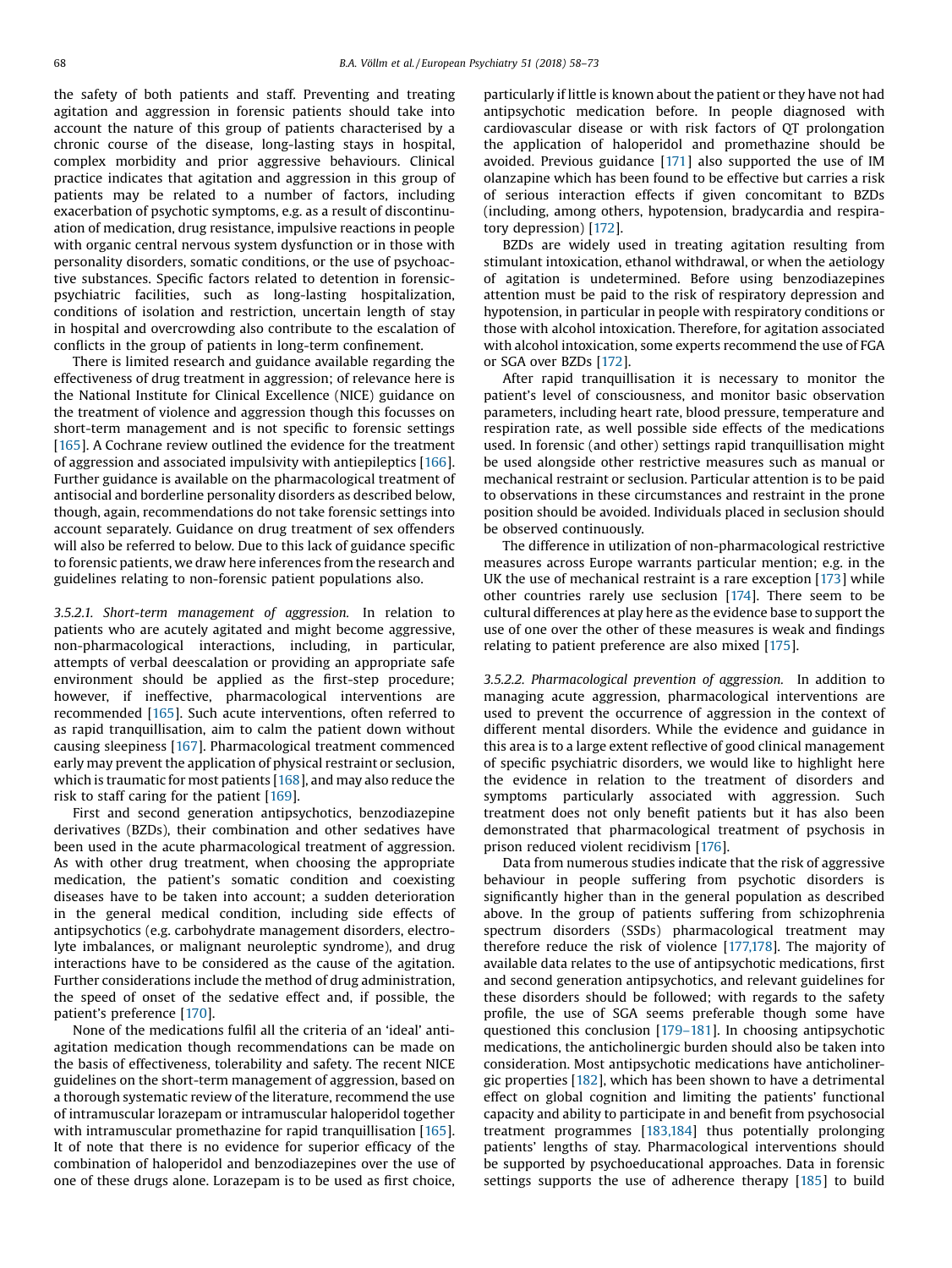awareness of the importance of taking medication and prevent relapse due to stopping the medication [[186\]](#page-15-0) particularly as nonadherence to antipsychotic medication has been associated with criminal recidivism [[187](#page-15-0)]. Alternatively, depot medication has been shown to support compliance and promote regular service contact in forensic outpatients with a history of non-compliance and aggression [[188\]](#page-15-0).

A significant percentage of patients in forensic psychiatric settings suffer from reduced impulse control and may be prone therefore to incidents of impulsive aggression. This can occur in the context of personality disorders, dementia, intellectual disability or other dysfunction of the central nervous system with various aetiology. Pharmacological prevention of aggression needs to be primarily directed at treating the underlying diseases, such as, e.g., cholinesterase inhibitors for neuropsychiatric symptoms in Alzheimer's disease [[189\]](#page-15-0). In targeting high levels of impulsiveness specifically, antiepileptics, lithium and selective serotonin reuptake inhibitors have all been used [\[190](#page-15-0)]. However, only antiepileptics have been subject to rigorous systematic review methodology: A Cochrane review [[166\]](#page-14-0) concluded that only four antiepileptics (valproate/divalproex, carbamazepine, oxcarbazepine and phenytoin) were effective, compared to placebo, in reducing acts of impulsive aggression. For the management of agitation and/or aggression in patients with acquired brain injury though, another Cochrane review found some evidence for the effectiveness of propanolol but not for carbamazepine or valproate [[191](#page-15-0)]. For Alzheimer's disease, olanzapine and risperidone have been found to be effective in the reduction in aggression though they have also attracted most side effects according to a Cochrane systematic review [[192\]](#page-15-0).

The body of evidence is insufficient to allow any definite conclusion to be drawn about pharmacological interventions in the case of patients presenting with aggression and PD. There is sparse evidence to support the use of anticonvulsants to reduce aggression in PD patients, as well as the intensity of subjective states of anger, the readiness to react to anger (trait–anger) and the tendency to direct anger outwards, and to increase in the ability to control anger [[193\]](#page-15-0). A Cochrane review on pharmacological interventions in ASPD [[194](#page-15-0)] found some evidence for the use of nortryptiline and bromocriptine and reported on one trial which found phenytoin to be effective in reducing impulsive aggression in male prisoners. Some evidence supports the use of the antipsychotics quetiapine [[195,196](#page-15-0)], aripiprazole [[197](#page-15-0)], paliperidone [[198](#page-15-0)] and the anticonvulsants divalproex extended-release [\[199\]](#page-15-0), topiramate  $[200]$  $[200]$  $[200]$  and lamotrigine  $[201]$  $[201]$  in the preventing the aggression among individuals with borderline personality disorder.

Clozapine warrants attention here as there is some evidence that it might have anti-aggressive properties. It has been found to be effective in reducing violence in patients with SSD, particularly in treatment-resistant conditions. Reduction of the clinical severity of ASPD has been demonstrated in detained patients with ASPD treated with clozapine [[202](#page-15-0)]. A case series in patients with borderline PD also reported the reduction in aggression [\[203](#page-15-0)] and clozapine has also been associated with reduced re-offending compared to other antipsychotics [[204](#page-15-0)]. However, a systematic review on the subject [[205](#page-15-0)], concluded that in view of a small number of studies it remains unclear as to whether clozapine is more effective than other antipsychotics in reducing aggression.

3.5.2.3. Pharmacological treatment of sex offenders. A Cochrane Review of pharmacological interventions for sex offenders identified onlyseven trials, publishedover 20 yearsago,thereforenotincluding newer drugs currently in use  $[206]$ . The authors concluded that their review did not provide sufficient evidence for reducing sexual recidivism using pharmacological interventions. Despite this such interventions are frequently used and the guidelines published by the World Federation of Societies of Biological Psychiatry [\[207](#page-15-0)] recommend an algorithm including selective serotonin reuptake inhibitors and antiandrogens, depending on the level of risk.

# 4. Conclusions

Forensic-psychiatric institutions are high-cost, low volume services which pose significant restrictions on individuals. It is therefore imperative that the practice of forensic psychiatry follows the highest standards, based on the most recent scientific evidence. In this review we summarised the evidence and available guidance regarding expert witnessing, risk assessment, treatment settings and interventions for MDOs. Overall, the evidence base for forensic psychiatry is weak and future high quality trials are urgently needed in this complex and doubly stigmatised patient group. Nevertheless, some conclusions can be drawn for the practice of forensic psychiatry in Europe:

- Forensic-psychiatric care produces better outcomes than incarceration in prison alone and should therefore be the preferred modality for interventions.
- Service organisation varies widely across Europe, including where services are delivered (prisons, general or forensicpsychiatric hospitals), how they are organised (e.g. levels of security), who decides on access to and discharge from services (governmental bodies, judiciary, medical) and admission criteria (e.g. exclusion of certain types of individuals). There is insufficient evidence to suggest one model of care over another at this point, but generally care models which minimise length of stay and restrictions and allow smooth transitions are to be preferred. In terms of oversight, it seems important that professionals working in forensic-psychiatric settings are able to make decisions in the best interest of patients and not be unduly influenced by political considerations.
- Forensic psychiatrists who give evidence in court need to be aware of their role as independent expert. They fulfil this role to assist the legal process and not as treating physicians. Nevertheless, they are governed by their professional bodies and medical ethics.
- Risk assessment is an important part of forensic psychiatry. Structured tools should be used for this task. Those based on structured professional judgement (SPJ) are to be preferred as they allow the identification of treatment targets and plans for the management of risk rather than its pure description and prediction of future events. Due to their, at best, moderate performance in risk prediction, practitioners should be aware of the limitation of the tools available and not use them as sole determinant of decision making. Protective factors should be taken into account.
- MDOs should be directed towards and diverted into psychiatric care early in the judicial process wherever possible.
- Community treatment orders as an approach to managing MDOs in the community cannot currently be recommended on the basis of available evidence.
- MDOs have a range of complex needs and evidence is often limited as to which interventions might be effective, in particular where comorbidities, such as substance use disorders, exist. In designing interventions for MDOs practitioners need to draw from the literature regarding non-offending psychiatric patients as well as that from offending populations.
- The RNR and GLM are useful frameworks informing care delivery and intervention programmes with some evidence that programmes adhering to the former produce better results.
- General elements of the therapeutic milieu include the therapeutic use of security, multidisciplinary working, patient involvement, meaningful activities and quality of life.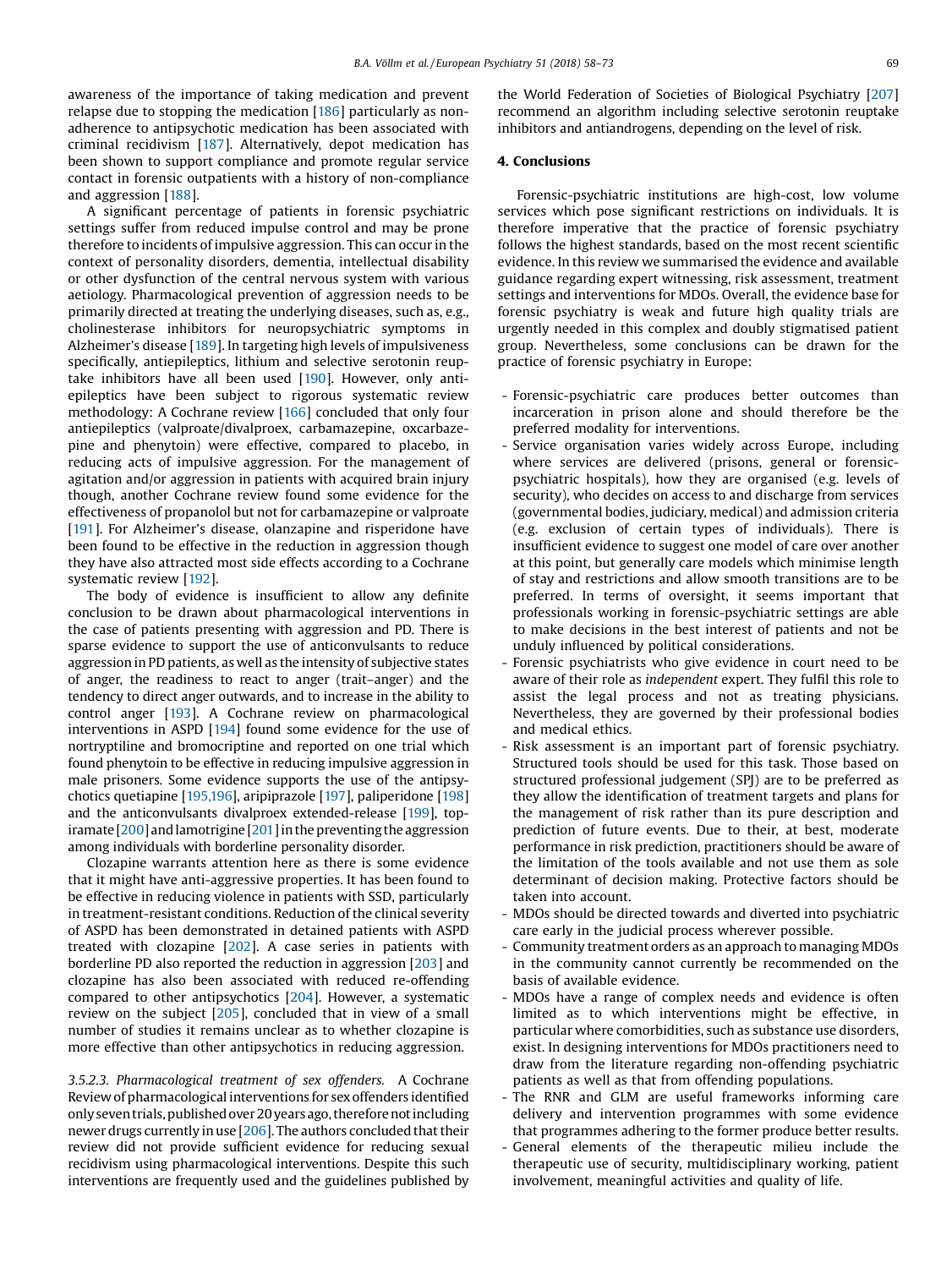- <span id="page-12-0"></span>- Interventions designed to enhance motivation and engagement are of particular importance for MDOs.
- CBT based approaches, group and individual, focusing on problem-solving and interpersonal skills, have the best evidence base for the treatment of MDOs and should be preferred over other models.
- The evidence base for interventions of sex offenders is weak and on the basis of this evidence no psychosocial interventions can currently be recommended for this group. Research is urgently needed to identify effective psychological and psychosocial interventions for these offenders.
- There is some (weak) evidence for the effectiveness of antipsychotic agents (in particular clozapine) in reducing aggression and for the use of mood stabilisers/antiepileptics and antipsychotics in impulsivity.
- The pharmacological treatment for sex offenders includes SSRIs and antiandrogens though the evidence base is weak.
- For MDOs in prisons the principle of equivalence should be applied.
- Suicide prevention is crucial in any setting where MDOs are detained and treated.

### References

- [1] Häfner H., Böker W. Mentally [disordered](http://refhub.elsevier.com/S0924-9338(17)33024-9/sbref0005) violent offenders. Soc Psychiatry [1973;8:220](http://refhub.elsevier.com/S0924-9338(17)33024-9/sbref0005)–9.
- [2] Swanson JW. Mental disorder, substance abuse, and [community](http://refhub.elsevier.com/S0924-9338(17)33024-9/sbref0010) violence: an [epidemiological](http://refhub.elsevier.com/S0924-9338(17)33024-9/sbref0010) approach. Violence and mental disorder: developments in risk [assessment.](http://refhub.elsevier.com/S0924-9338(17)33024-9/sbref0010) In: Monahan J, Steadman HJ, editors. Violence and mental disorder: [developments](http://refhub.elsevier.com/S0924-9338(17)33024-9/sbref0010) in risk assessment. Chicago: University of Chicago [Press;](http://refhub.elsevier.com/S0924-9338(17)33024-9/sbref0010) 1994. p. 101–36.
- [3] Steadman HJ, Mulvey EP, Monahan J, Robbins PC, [Appelbaum](http://refhub.elsevier.com/S0924-9338(17)33024-9/sbref0015) PS, Grisso T, et al. Violence by people discharged from acute psychiatric inpatient facilities and by others in the same [neighborhoods.](http://refhub.elsevier.com/S0924-9338(17)33024-9/sbref0015) Arch Gen Psychiatry 1998;55:393–401.
- [4] Douglas KS, Guy LS, Hart SD. [Psychosis](http://refhub.elsevier.com/S0924-9338(17)33024-9/sbref0020) as a risk factor for violence to others: a [meta-analysis.](http://refhub.elsevier.com/S0924-9338(17)33024-9/sbref0020) Psychol Bull 2009;135:679–706.
- [5] Fazel S, Gulati G, Linsell L, Geddes JR, Grann M. [Schizophrenia](http://refhub.elsevier.com/S0924-9338(17)33024-9/sbref0025) and violence: systematic review and meta-analysis. PLoS Med [2009;6:e1000120,](http://refhub.elsevier.com/S0924-9338(17)33024-9/sbref0025) doi: <http://dx.doi.org/10.1371/journal.pmed.1000120>[.](http://refhub.elsevier.com/S0924-9338(17)33024-9/sbref0025)
- [6] Fazel S, [Lichtenstein](http://refhub.elsevier.com/S0924-9338(17)33024-9/sbref0030) P, Grann M, Goodwin GM, Långström N. Bipolar disorder and violent crime: new evidence from [population-based](http://refhub.elsevier.com/S0924-9338(17)33024-9/sbref0030) longitudinal studies and systematic review. Arch Gen Psychiatry [2010;67:931](http://refhub.elsevier.com/S0924-9338(17)33024-9/sbref0030)–8.
- [7] Yu R, Geddes JR, Fazel S. [Personality](http://refhub.elsevier.com/S0924-9338(17)33024-9/sbref0035) disorders, violence, and antisocial behavior: a systematic review and [meta-regression](http://refhub.elsevier.com/S0924-9338(17)33024-9/sbref0035) analysis. J Personal Disord [2012;26:775](http://refhub.elsevier.com/S0924-9338(17)33024-9/sbref0035)–92.
- [8] Witt K, Van Dorn R, Fazel S. Risk factors for violence in psychosis: [systematic](http://refhub.elsevier.com/S0924-9338(17)33024-9/sbref0040) review and [meta-regression](http://refhub.elsevier.com/S0924-9338(17)33024-9/sbref0040) analysis of 110 studies. PLoS One 2013;8(2): [e55942](http://refhub.elsevier.com/S0924-9338(17)33024-9/sbref0040).
- [9] McMurran M, Theodosi E. Is treatment [non-completion](http://refhub.elsevier.com/S0924-9338(17)33024-9/sbref0045) associated with increased reconviction over no treatment? Psychol Crime Law 2007;13:333-43.
- [10] Travers R, Wakeling HC, Mann RE, Hollin CR. [Reconviction](http://refhub.elsevier.com/S0924-9338(17)33024-9/sbref0050) following a cognitive skills intervention: an alternative [quasi-experimental](http://refhub.elsevier.com/S0924-9338(17)33024-9/sbref0050) [methodology.](http://refhub.elsevier.com/S0924-9338(17)33024-9/sbref0050) Legal Crim Psychol 2013;18:48–65.
- [11] Fazel S, Zetterqvist J, Larsson H, Långström N, Lichtenstein P. [Antipsychotics,](http://refhub.elsevier.com/S0924-9338(17)33024-9/sbref0055) mood stabilisers, and risk of violent crime. Lancet [2014;384:1206](http://refhub.elsevier.com/S0924-9338(17)33024-9/sbref0055)–14.
- [12] \*American Academy of Psychiatry and the Law (AAPL). Ethics guidelines for the practice of forensic psychiatry (adopted May 2005). 2005 Available at: <http://www.aapl.org/ethics.htm>. Accessed 4 August 2016.
- [13] Gunn J, Taylor P. Forensic [psychiatry:](http://refhub.elsevier.com/S0924-9338(17)33024-9/sbref0065) clinical, legal and ethical issues. Boca [Raton,](http://refhub.elsevier.com/S0924-9338(17)33024-9/sbref0065) FL: CRC Press; 2014.
- [14] Taylor PJ, Farrington DP. The [psychosocial](http://refhub.elsevier.com/S0924-9338(17)33024-9/sbref0070) milieu of the offender. In: Gunn J, Taylor PJ, editors. Forensic [Psychiatry:](http://refhub.elsevier.com/S0924-9338(17)33024-9/sbref0070) Clinical, Legal and Ethical Issues. second [edition](http://refhub.elsevier.com/S0924-9338(17)33024-9/sbref0070) CRC Press; 2014. p. 170–85.
- [15] [Degl'Innocenti](http://refhub.elsevier.com/S0924-9338(17)33024-9/sbref0075) A, Hassing LB, Lindqvist AS, Andersson H, Eriksson L, Hanson FH, et al. First report from the Swedish National Forensic [Psychiatric](http://refhub.elsevier.com/S0924-9338(17)33024-9/sbref0075) Register (SNFPR). Int J Law Psychiatry [2014;37:231](http://refhub.elsevier.com/S0924-9338(17)33024-9/sbref0075)–7.
- [16] N. Huband, V. Furtado, S. Schel, M. Eckert, N. Cheung, E. Bulten, B. Völlm, (in press) Characteristics and Needs of Long-stay Forensic Psychiatric Inpatients: A Rapid Review of the Literature. Int J Forensic Ment Health.
- [17] Robertson MD, Walter G. Many faces of the dual-role dilemma in [psychiatric](http://refhub.elsevier.com/S0924-9338(17)33024-9/sbref0085) ethics. Aust N Z J Psychiatry [2008;42:228](http://refhub.elsevier.com/S0924-9338(17)33024-9/sbref0085)–35.
- [18] NHS institute for innovation and improvement. Enhancing engagement in Medical Leadership. 2007 [http://www.institute.nhs.uk/building\\_capability/](http://www.institute.nhs.uk/building_capability/enhancing_engagement/enhancing_en%20gagement_in_medical_leadership.html) [enhancing\\_engagement/enhancing\\_en](http://www.institute.nhs.uk/building_capability/enhancing_engagement/enhancing_en%20gagement_in_medical_leadership.html) gagement\_in\_medical\_leadership. [html](http://www.institute.nhs.uk/building_capability/enhancing_engagement/enhancing_en%20gagement_in_medical_leadership.html)..
- [19] Bhugra D, Ruiz P, Gupta S. Leadership in psychiatry. [Chichester,](http://refhub.elsevier.com/S0924-9338(17)33024-9/sbref0095) UK: John [Wiley](http://refhub.elsevier.com/S0924-9338(17)33024-9/sbref0095) & Sons; 2013.
- [20] \*Nedopil N. The role of forensic [psychiatry](http://refhub.elsevier.com/S0924-9338(17)33024-9/sbref0100) in mental health systems in Europe. Crim Behav Ment Health [2009;19:224](http://refhub.elsevier.com/S0924-9338(17)33024-9/sbref0100)–34.
- [21] Ng LL. Forging steel from fire: emerging as a forensic [psychiatrist.](http://refhub.elsevier.com/S0924-9338(17)33024-9/sbref0105) Acad [Psychiatry](http://refhub.elsevier.com/S0924-9338(17)33024-9/sbref0105) 2016;14:1–2.
- [22] Istanbul Protocol. Manual on the effective investigation and [documentation](http://refhub.elsevier.com/S0924-9338(17)33024-9/sbref0110) of torture and other cruel, inhuman or degrading treatment or [punishment.](http://refhub.elsevier.com/S0924-9338(17)33024-9/sbref0110) United Nations: High [Commissioner](http://refhub.elsevier.com/S0924-9338(17)33024-9/sbref0110) For Human Rights; 1999 http://www. [ohchr.org/Documents/Publications/training8Rev1en.pdf.](http://refhub.elsevier.com/S0924-9338(17)33024-9/sbref0110)
- [23] Candilis PJ. The revolution in forensic ethics: narrative, [compassion,](http://refhub.elsevier.com/S0924-9338(17)33024-9/sbref0115) and a robust [professionalism.](http://refhub.elsevier.com/S0924-9338(17)33024-9/sbref0115) Psychiatr Clin North Am 2009;32:423–35.
- [24] Konrad N. Ethical issues in forensic psychiatry in penal and other [correctional](http://refhub.elsevier.com/S0924-9338(17)33024-9/sbref0120) facilities. Curr Opin Psychiatry [2010;23:467](http://refhub.elsevier.com/S0924-9338(17)33024-9/sbref0120)–71.
- [25] Flynn G, O'Neill C, Kennedy HG. [DUNDRUM-2:](http://refhub.elsevier.com/S0924-9338(17)33024-9/sbref0125) prospective validation of a structured [professional](http://refhub.elsevier.com/S0924-9338(17)33024-9/sbref0125) judgment instrument assessing priority for [admission](http://refhub.elsevier.com/S0924-9338(17)33024-9/sbref0125) from the waiting list for a Forensic Mental Health Hospital. BMC Res Notes 2011;4:230, [doi:http://dx.doi.org/10.1186/1756-0500-4-230.](http://refhub.elsevier.com/S0924-9338(17)33024-9/sbref0125)
- [26] Flynn G, O'Neill C, McInerney C, Kennedy HG. The [DUNDRUM-1](http://refhub.elsevier.com/S0924-9338(17)33024-9/sbref0130) structured [professional](http://refhub.elsevier.com/S0924-9338(17)33024-9/sbref0130) judgment for triage to appropriate levels of therapeutic security: [retrospective-cohort](http://refhub.elsevier.com/S0924-9338(17)33024-9/sbref0130) validation study. BMC Psychiatry 2011;11:43.
- [27] Davoren M, O'Dwyer S, Abidin Z, [Naughton](http://refhub.elsevier.com/S0924-9338(17)33024-9/sbref0135) L, Gibbons O, Doyle E, et al. Prospective in-patient cohort study of moves between levels of [therapeutic](http://refhub.elsevier.com/S0924-9338(17)33024-9/sbref0135) security: the [DUNDRUM-1](http://refhub.elsevier.com/S0924-9338(17)33024-9/sbref0135) triage security, DUNDRUM-3 programme completion and [DUNDRUM-4](http://refhub.elsevier.com/S0924-9338(17)33024-9/sbref0135) recovery scales and the HCR-20. BMC Psychiatry [2012;12:80](http://refhub.elsevier.com/S0924-9338(17)33024-9/sbref0135).
- [28] Salize HJ, Lepping P, Dressing H. How [harmonized](http://refhub.elsevier.com/S0924-9338(17)33024-9/sbref0140) are we? Forensic mental health [legislation](http://refhub.elsevier.com/S0924-9338(17)33024-9/sbref0140) and service provision in the European Union. Crim Behav Ment Health [2005;15:143](http://refhub.elsevier.com/S0924-9338(17)33024-9/sbref0140)–7.
- [29] \*Edworthy R, Sampson S, Völlm B. Inpatient [forensic-psychiatric](http://refhub.elsevier.com/S0924-9338(17)33024-9/sbref0145) care: legal [frameworks](http://refhub.elsevier.com/S0924-9338(17)33024-9/sbref0145) and service provision in three European countries. Int J Law Psychiatry [2016;47:18](http://refhub.elsevier.com/S0924-9338(17)33024-9/sbref0145)–27.
- [30] [www.prisonstudies.org/map/Europe.](http://www.prisonstudies.org/map/Europe) Accessed August 1, 2016.
- [31] Mundt AP, Frančišković T, Gurovich I, Heinz A, Ignatyev Y, [Ismayilov](http://refhub.elsevier.com/S0924-9338(17)33024-9/sbref0155) F, et al. Changes in the provision of [institutionalized](http://refhub.elsevier.com/S0924-9338(17)33024-9/sbref0155) mental health care in postcommunist countries. PLoS One [2012;7:e38490](http://refhub.elsevier.com/S0924-9338(17)33024-9/sbref0155).
- [32] \*Chow WS, Priebe S. How has the extent of [institutional](http://refhub.elsevier.com/S0924-9338(17)33024-9/sbref0160) mental healthcare changed in [Western](http://refhub.elsevier.com/S0924-9338(17)33024-9/sbref0160) Europe? Analysis of data since 1990. BMJ Open 2016;6 [\(4\):e010188.](http://refhub.elsevier.com/S0924-9338(17)33024-9/sbref0160)
- [33] S. Sampson, R. Edworthy, B. Völlm, (Submitted) Provisions for long-term forensic- psychiatric care: an international comparison of 18 European countries.
- [34] Salize HJ, Dreßing H, Kief C. [Placement](http://refhub.elsevier.com/S0924-9338(17)33024-9/sbref0170) and treatment of mentally ill offenders–[legislation](http://refhub.elsevier.com/S0924-9338(17)33024-9/sbref0170) and practice in EU Member States. Final Report. [Mannheim,](http://refhub.elsevier.com/S0924-9338(17)33024-9/sbref0170) Germany: Central Institute of Mental Health; 2005.
- [35] [Sugarman](http://refhub.elsevier.com/S0924-9338(17)33024-9/sbref0175) P, Oakley C. The evolution of secure and forensic care. J For Psychiatr Psychol [2012;23:279](http://refhub.elsevier.com/S0924-9338(17)33024-9/sbref0175)–84.
- [36] Heitzman J, [Markiewicz](http://refhub.elsevier.com/S0924-9338(17)33024-9/sbref0180) I. Financing of forensic psychiatry in view of treatment quality and threat to public safety. Psychiatr Pol [2017;51:599](http://refhub.elsevier.com/S0924-9338(17)33024-9/sbref0180)–608.
- [37] Lal S, Adair CE. E-mental health: a rapid review of the [literature.](http://refhub.elsevier.com/S0924-9338(17)33024-9/sbref0185) Psychiatr Serv [2014;65:24](http://refhub.elsevier.com/S0924-9338(17)33024-9/sbref0185)–32.
- [38] Khangura S, Konnyu K, Cushman R, [Grimshaw](http://refhub.elsevier.com/S0924-9338(17)33024-9/sbref0190) J, Moher D. Evidence [summaries:](http://refhub.elsevier.com/S0924-9338(17)33024-9/sbref0190) the evolution of a rapid review approach. Syst Rev 2012;1:10.
- [39] Watt A, [Cameron](http://refhub.elsevier.com/S0924-9338(17)33024-9/sbref0195) A, Sturm L, Lathlean T, Babidge W, Blamey S, et al. Rapid versus full [systematic](http://refhub.elsevier.com/S0924-9338(17)33024-9/sbref0195) reviews: validity in clinical practice? ANZ J Surg 2008;78:1037–40, [doi:http://dx.doi.org/10.1111/j.1445-2197.2008.04730.x.](http://refhub.elsevier.com/S0924-9338(17)33024-9/sbref0195)
- [40] Eronen M, Seppänen A, Kotilainen I. Forensic [psychiatry](http://refhub.elsevier.com/S0924-9338(17)33024-9/sbref0200) in Finland. Nord [Psychiatrist](http://refhub.elsevier.com/S0924-9338(17)33024-9/sbref0200) 2012;1:20–1.
- [41] Konrad N, Völlm B. Forensic [psychiatric](http://refhub.elsevier.com/S0924-9338(17)33024-9/sbref0205) expert witnessing within the criminal justice system in Germany. Int J Law Psychiatry [2014;37:149](http://refhub.elsevier.com/S0924-9338(17)33024-9/sbref0205)–54.
- [42] Rix K. Expert [psychiatric](http://refhub.elsevier.com/S0924-9338(17)33024-9/sbref0210) evidence. London: The Royal College of [Psychiatrists;](http://refhub.elsevier.com/S0924-9338(17)33024-9/sbref0210) 2011.
- [43] Boetticher A, Kröber HL, [Müller-Isberner](http://refhub.elsevier.com/S0924-9338(17)33024-9/sbref0215) R, Böhm KM, Müller-Metz R, Wolf T. [Mindestanforderungen](http://refhub.elsevier.com/S0924-9338(17)33024-9/sbref0215) für Prognosegutachten. Forens Psychiatr Psycholo Kriminol [2017;1:90](http://refhub.elsevier.com/S0924-9338(17)33024-9/sbref0215)–100.
- [44] Nederlandse Vereniging voor Psychiatrie. Richtlijn [psychiatrisch](http://refhub.elsevier.com/S0924-9338(17)33024-9/sbref0220) onderzoek en rapportage in strafzaken. Enschede: [Nederlandse](http://refhub.elsevier.com/S0924-9338(17)33024-9/sbref0220) Vereniging voor [Psychiatrie;](http://refhub.elsevier.com/S0924-9338(17)33024-9/sbref0220) 2012.
- [45] Terveyden Ja Hyvinvoinnin Laitos. 2011 [http://www.julkari.](http://www.julkari.fi/bitstream/handle/10024/80084/f53130ab-3b97-40da-8e9d-6dce6486b8e6.pdf?sequence=1)fi/bitstream/ [handle/10024/80084/f53130ab-3b97-40da-8e9d-6dce6486b8e6.pdf?](http://www.julkari.fi/bitstream/handle/10024/80084/f53130ab-3b97-40da-8e9d-6dce6486b8e6.pdf?sequence=1) [sequence=1.](http://www.julkari.fi/bitstream/handle/10024/80084/f53130ab-3b97-40da-8e9d-6dce6486b8e6.pdf?sequence=1)
- [46] [\\*http://www.wpanet.org/uploads/Sections/Forensic\\_Psychiatry/wpa-IME](http://www.wpanet.org/uploads/Sections/Forensic_Psychiatry/wpa-IME-guidelinesRev2014final.pdf)[guidelinesRev2014](http://www.wpanet.org/uploads/Sections/Forensic_Psychiatry/wpa-IME-guidelinesRev2014final.pdf)final.pdf.
- [47] Taylor PJ, Graf M, Schanda H, Völlm B. The treating [psychiatrist](http://refhub.elsevier.com/S0924-9338(17)33024-9/sbref0235) as expert in the courts: is it [necessary](http://refhub.elsevier.com/S0924-9338(17)33024-9/sbref0235) or possible to separate the roles of physician and expert? Crim Behav Ment Health [2012;22:271](http://refhub.elsevier.com/S0924-9338(17)33024-9/sbref0235)–92.
- [48] Gottfried ED, Schenk AM, Vitacco MJ. [Retrospectively](http://refhub.elsevier.com/S0924-9338(17)33024-9/sbref0240) assessing for feigning in criminal responsibility evaluations: [recommendations](http://refhub.elsevier.com/S0924-9338(17)33024-9/sbref0240) for clinical practice. J For Psychol Pract [2016;16:118](http://refhub.elsevier.com/S0924-9338(17)33024-9/sbref0240)–28.
- [49] Meyer GJ, Finn SE, Eyde LD, Kay GG, Moreland KL, Dies RR, et al. [Psychological](http://refhub.elsevier.com/S0924-9338(17)33024-9/sbref0245) testing and [psychological](http://refhub.elsevier.com/S0924-9338(17)33024-9/sbref0245) assessment: a review of evidence and issues. Am Psychol [2001;56:128](http://refhub.elsevier.com/S0924-9338(17)33024-9/sbref0245)–65.
- [50] \*Eastman N, Riordan D, Adshead G. Ethical roles, [relationships](http://refhub.elsevier.com/S0924-9338(17)33024-9/sbref0250) and duties of forensic mental health clinicians. In: Bartlett A, [McGauley](http://refhub.elsevier.com/S0924-9338(17)33024-9/sbref0250) G, editors. Forensic mental health: Concepts, systems, and practice. Oxford: Oxford [University](http://refhub.elsevier.com/S0924-9338(17)33024-9/sbref0250) [Press;](http://refhub.elsevier.com/S0924-9338(17)33024-9/sbref0250) 2010. p. 313–21.
- [51] Schanda H. Problems in the [treatment](http://refhub.elsevier.com/S0924-9338(17)33024-9/sbref0255) of mentally ill offenders-a problem of general psychiatry? Psychiatr Prax [2000;27:S72](http://refhub.elsevier.com/S0924-9338(17)33024-9/sbref0255)–6.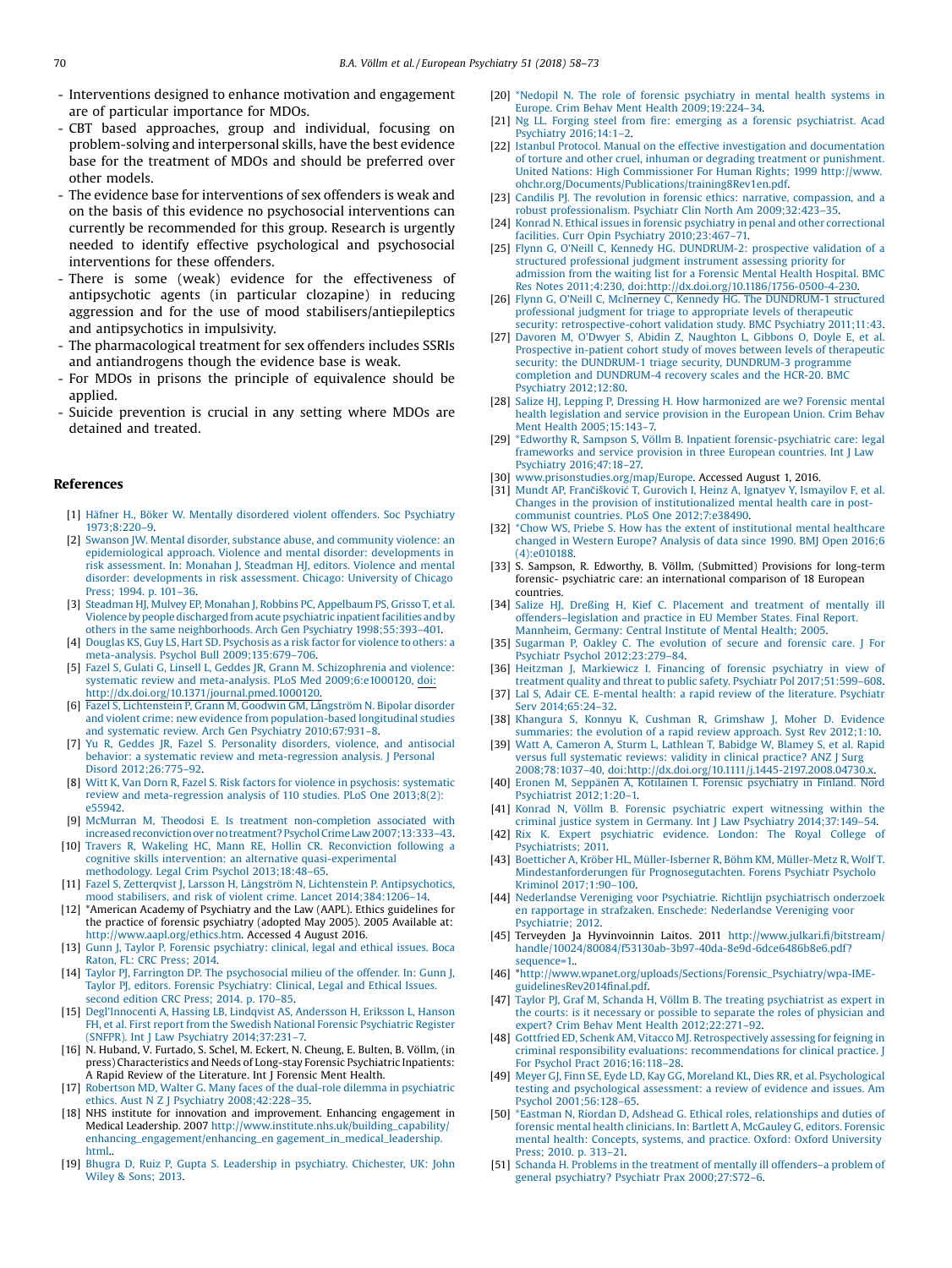- <span id="page-13-0"></span>[52] Andrews DA, Bonta J. [Rehabilitating](http://refhub.elsevier.com/S0924-9338(17)33024-9/sbref0260) criminal justice policy and practice. Psychol Public Policy Law [2010;16:39](http://refhub.elsevier.com/S0924-9338(17)33024-9/sbref0260)–55.
- [53] Fazel S, Singh JP, Doll H, Grann M. Use of risk assessment [instruments](http://refhub.elsevier.com/S0924-9338(17)33024-9/sbref0265) to predict violence and antisocial [behaviour](http://refhub.elsevier.com/S0924-9338(17)33024-9/sbref0265) in 73 samples involving 24 827 people: systematic review and [meta-analysis.](http://refhub.elsevier.com/S0924-9338(17)33024-9/sbref0265) BMJ 2012345:, doi:http://dx. [doi.org/10.1136/bmj.e4692](http://dx.doi.org/10.1136/bmj.e4692)[.](http://refhub.elsevier.com/S0924-9338(17)33024-9/sbref0265)
- [54] Philipse MW. Predicting criminal [recidivism:](http://refhub.elsevier.com/S0924-9338(17)33024-9/sbref0270) empirical studies and clinical practice in forensic [psychiatry.](http://refhub.elsevier.com/S0924-9338(17)33024-9/sbref0270) Enschede: Febodruk; 2005.
- [55] Singh JP, Desmarais SL, Hurducas C, [Arbach-Lucioni](http://refhub.elsevier.com/S0924-9338(17)33024-9/sbref0275) K, Condemarin C, Dean K, et al. [International](http://refhub.elsevier.com/S0924-9338(17)33024-9/sbref0275) perspectives on the practical application of violence risk [assessment:](http://refhub.elsevier.com/S0924-9338(17)33024-9/sbref0275) a global survey of 44 countries. Int J Forensic Ment Health [2014;13:193](http://refhub.elsevier.com/S0924-9338(17)33024-9/sbref0275)–206.
- [56] Heilbrun K, Yasuhara K, Shah S. Violence risk [assessment](http://refhub.elsevier.com/S0924-9338(17)33024-9/sbref0280) tools. In: Otto RK, Douglas KS, editors. Handbook of violence risk [assessment.](http://refhub.elsevier.com/S0924-9338(17)33024-9/sbref0280) Taylor & Francis [Group;](http://refhub.elsevier.com/S0924-9338(17)33024-9/sbref0280) 2010. p. 1–17.
- [57] Shiina A. Risk assessment and management of violence in patients with mental disorders: a review. J Forensic Legal Investig Sci 20151(002) [http://](http://www.heraldopenaccess.us/fulltext/Forensic-Legal-%26-Investigative-Sciences/Risk-Assessment-and-Management-of-Violence-in-Patients-with-Mental-Disorders-A-Review.pdf) [www.heraldopenaccess.us/fulltext/Forensic-Legal-&-Investigative-](http://www.heraldopenaccess.us/fulltext/Forensic-Legal-%26-Investigative-Sciences/Risk-Assessment-and-Management-of-Violence-in-Patients-with-Mental-Disorders-A-Review.pdf)[Sciences/Risk-Assessment-and-Management-of-Violence-in-Patients-with-](http://www.heraldopenaccess.us/fulltext/Forensic-Legal-%26-Investigative-Sciences/Risk-Assessment-and-Management-of-Violence-in-Patients-with-Mental-Disorders-A-Review.pdf)[Mental-Disorders-A-Review.pdf](http://www.heraldopenaccess.us/fulltext/Forensic-Legal-%26-Investigative-Sciences/Risk-Assessment-and-Management-of-Violence-in-Patients-with-Mental-Disorders-A-Review.pdf)..
- [58] Wong SC, Gordon A. The validity and [reliability](http://refhub.elsevier.com/S0924-9338(17)33024-9/sbref0290) of the violence risk scale: a [treatment-friendly](http://refhub.elsevier.com/S0924-9338(17)33024-9/sbref0290) violence risk assessment tool. Psychol Public Policy Law [2006;12:279](http://refhub.elsevier.com/S0924-9338(17)33024-9/sbref0290)–309.
- [59] Douglas KS, Hart SD, Webster CD, Belfrage H. [HCR-20V3:](http://refhub.elsevier.com/S0924-9338(17)33024-9/sbref0295) Assessing risk of violence – User guide. [Burnaby,](http://refhub.elsevier.com/S0924-9338(17)33024-9/sbref0295) Canada: Mental Health, Law, and Policy Institute, Simon Fraser [University;](http://refhub.elsevier.com/S0924-9338(17)33024-9/sbref0295) 2013.
- [60] Nicholls TL, Petersen KL, Pritchard MM. Comparing [preferences](http://refhub.elsevier.com/S0924-9338(17)33024-9/sbref0300) for actuarial versus structured [professional](http://refhub.elsevier.com/S0924-9338(17)33024-9/sbref0300) judgment violence risk assessment measures across five [continents:](http://refhub.elsevier.com/S0924-9338(17)33024-9/sbref0300) to what extent is practice keeping pace with science? In: Singh JP, Bjørkly S, Fazel S, editors. [International](http://refhub.elsevier.com/S0924-9338(17)33024-9/sbref0300) [Perspectives](http://refhub.elsevier.com/S0924-9338(17)33024-9/sbref0300) on Violence Risk Assessment. Oxford: Oxford University Press; [2016.](http://refhub.elsevier.com/S0924-9338(17)33024-9/sbref0300) p. 127–49.
- [61] Coid J, Yang M, Ullrich S, Zhang T, Sizmur S, [Roberts](http://refhub.elsevier.com/S0924-9338(17)33024-9/sbref0305) C, et al. Gender differences in structured risk [assessment:](http://refhub.elsevier.com/S0924-9338(17)33024-9/sbref0305) comparing the accuracy of five [instruments.](http://refhub.elsevier.com/S0924-9338(17)33024-9/sbref0305) J Consult Clin Psychol 2009;77:337–48.
- [62] Klepfisz G, Daffern M, Day A. [Understanding](http://refhub.elsevier.com/S0924-9338(17)33024-9/sbref0310) dynamic risk factors for violence. Psychol Crime Law [2015;22:124](http://refhub.elsevier.com/S0924-9338(17)33024-9/sbref0310)–37.
- [63] Coid JW, Kallis C, Doyle M, Shaw J, Ullrich S. [Identifying](http://refhub.elsevier.com/S0924-9338(17)33024-9/sbref0315) causal risk factors for violence among discharged patients. PLoS One [2015;10\(11\):e0142493](http://refhub.elsevier.com/S0924-9338(17)33024-9/sbref0315).
- [64] \* [Fitzpatrick](http://refhub.elsevier.com/S0924-9338(17)33024-9/sbref0320) R, Chambers J, Burns T, Doll H, Fazel S, Jenkinson C, et al. A [systematic](http://refhub.elsevier.com/S0924-9338(17)33024-9/sbref0320) review of outcome measures used in forensic mental health research with consensus panel opinion. Health Technol Assess [\(Winchester,](http://refhub.elsevier.com/S0924-9338(17)33024-9/sbref0320) England) [2010;14\(18\):1](http://refhub.elsevier.com/S0924-9338(17)33024-9/sbref0320)–94.
- [65] \*Hurducas CC, Singh JP, de Ruiter C, Petrila J. Violence risk [assessment](http://refhub.elsevier.com/S0924-9338(17)33024-9/sbref0325) tools: a systematic review of surveys. Int J Forensic Ment Health [2014;13\(3\):181](http://refhub.elsevier.com/S0924-9338(17)33024-9/sbref0325)–92.
- [66] Webster CD, Douglas KS, Eaves D, Hart SD. HCR- 20: [Assessing](http://refhub.elsevier.com/S0924-9338(17)33024-9/sbref0330) Risk for Violence. Version 2. Burnaby, BC: Simon Fraser [University,](http://refhub.elsevier.com/S0924-9338(17)33024-9/sbref0330) Mental Health, Law, and Policy [Institute;](http://refhub.elsevier.com/S0924-9338(17)33024-9/sbref0330) 1997.
- [67] Hare RD. The Hare Psychopathy [Checklist-Revised.](http://refhub.elsevier.com/S0924-9338(17)33024-9/sbref0335) Toronto, ON: Multi-Health [Systems;](http://refhub.elsevier.com/S0924-9338(17)33024-9/sbref0335) 2003.
- [68] Singh JP, Grann M, Fazel S. A [comparative](http://refhub.elsevier.com/S0924-9338(17)33024-9/sbref0340) study of violence risk assessment tools: a systematic review and [metaregression](http://refhub.elsevier.com/S0924-9338(17)33024-9/sbref0340) analysis of 68 studies involving 25,980 [participants.](http://refhub.elsevier.com/S0924-9338(17)33024-9/sbref0340) Clin Psychol Rev 2011;31:499–513.
- [69] \*Craig LA, Beech AR. Towards a guide to best practice in [conducting](http://refhub.elsevier.com/S0924-9338(17)33024-9/sbref0345) actuarial risk assessments with sex offenders. Aggression Violent Behav [2010;15:278](http://refhub.elsevier.com/S0924-9338(17)33024-9/sbref0345)– [93](http://refhub.elsevier.com/S0924-9338(17)33024-9/sbref0345).
- [70] \*Hanson RK, [Morton-Bourgon](http://refhub.elsevier.com/S0924-9338(17)33024-9/sbref0350) KE. The accuracy of recidivism risk assessments for sexual offenders: a [meta-analysis](http://refhub.elsevier.com/S0924-9338(17)33024-9/sbref0350) of 118 prediction studies. Psychol Assess [2009;21:1](http://refhub.elsevier.com/S0924-9338(17)33024-9/sbref0350)–21.
- [71] Singh JP, Fazel S, [Gueorguieva](http://refhub.elsevier.com/S0924-9338(17)33024-9/sbref0355) R, Buchanan A. Rates of violence in patients classified as high risk by structured risk assessment [instruments.](http://refhub.elsevier.com/S0924-9338(17)33024-9/sbref0355) Br J Psychiatry [2014;204:180](http://refhub.elsevier.com/S0924-9338(17)33024-9/sbref0355)–7.
- [72] \*Dolan M, Völlm B. Antisocial personality disorder and [psychopathy](http://refhub.elsevier.com/S0924-9338(17)33024-9/sbref0360) in women: a literature review on the reliability and validity of [assessment](http://refhub.elsevier.com/S0924-9338(17)33024-9/sbref0360) [instruments.](http://refhub.elsevier.com/S0924-9338(17)33024-9/sbref0360) Int J Law Psychiatry 2009;32:2–9.
- [73] \*Morrissey C. Use of risk [assessment](http://refhub.elsevier.com/S0924-9338(17)33024-9/sbref0365) tools for people with intellectual disability: the latest evidence. Eur Psychiatry [2016;33:S38.](http://refhub.elsevier.com/S0924-9338(17)33024-9/sbref0365)
- [74] \*Barnao M. The Good Lives Model tool kit for mentally [disordered](http://refhub.elsevier.com/S0924-9338(17)33024-9/sbref0370) offenders. ] Forensic Pract [2013;15:157](http://refhub.elsevier.com/S0924-9338(17)33024-9/sbref0370)–70.
- [75] Rogers R. The uncritical acceptance of risk [assessment](http://refhub.elsevier.com/S0924-9338(17)33024-9/sbref0375) in forensic practice. Law Hum Behav [2000;24:595](http://refhub.elsevier.com/S0924-9338(17)33024-9/sbref0375)–605.
- [76] de Vries Robbé M, Mann RE, Maruna S, Thornton D. An [exploration](http://refhub.elsevier.com/S0924-9338(17)33024-9/sbref0380) of protective factors [supporting](http://refhub.elsevier.com/S0924-9338(17)33024-9/sbref0380) desistance from sexual offending. Sexual Abuse: J Res Treat [2015;27:16](http://refhub.elsevier.com/S0924-9338(17)33024-9/sbref0380)–33.
- [77] de Vogel V, de Ruiter C, Bouman Y, de Vries Robbé M. SAPROF. [Guidelines](http://refhub.elsevier.com/S0924-9338(17)33024-9/sbref0385) for the [assessment](http://refhub.elsevier.com/S0924-9338(17)33024-9/sbref0385) of protective factors for violence risk. 2nd ed. Utrecht: Van der Hoeven [Stichting;](http://refhub.elsevier.com/S0924-9338(17)33024-9/sbref0385) 2012.
- [78] \*de Vries Robbé M, Willis GM. [Assessment](http://refhub.elsevier.com/S0924-9338(17)33024-9/sbref0390) of protective factors in clinical practice. Aggression Violent Behav [2017;32:55](http://refhub.elsevier.com/S0924-9338(17)33024-9/sbref0390)–63.
- [79] de Vries Robbé M, de Vogel V, Koster K, Bogaerts S. Assessing [protective](http://refhub.elsevier.com/S0924-9338(17)33024-9/sbref0395) factors for sexually violent [offending](http://refhub.elsevier.com/S0924-9338(17)33024-9/sbref0395) with the SAPROF. Sexual Abuse: J Res Treat [2015;27:51](http://refhub.elsevier.com/S0924-9338(17)33024-9/sbref0395)–70.
- [80] Abbiati M, Azzola A, Palix J, Gasser J, Moulin V. Validity and [predictive](http://refhub.elsevier.com/S0924-9338(17)33024-9/sbref0400) accuracy of the structured [assessment](http://refhub.elsevier.com/S0924-9338(17)33024-9/sbref0400) of protective factors for violence risk in criminal forensic evaluations: a Swiss [cross-validation](http://refhub.elsevier.com/S0924-9338(17)33024-9/sbref0400) retrospective study. Crim Justice Behav [2017;44:493](http://refhub.elsevier.com/S0924-9338(17)33024-9/sbref0400)–510.
- [81] O'Shea LE, Dickens GL. [Performance](http://refhub.elsevier.com/S0924-9338(17)33024-9/sbref0405) of protective factors assessment in risk prediction for adults: systematic review and [meta-analysis.](http://refhub.elsevier.com/S0924-9338(17)33024-9/sbref0405) Clin Psychol Sci Pract [2016;23:126](http://refhub.elsevier.com/S0924-9338(17)33024-9/sbref0405)–38.
- [82] [\\*Troquete](http://refhub.elsevier.com/S0924-9338(17)33024-9/sbref0410) NAC, van den Brink RH, Beintema H, Mulder T, van Os TW, Schoevers RA, et al. Risk [assessment](http://refhub.elsevier.com/S0924-9338(17)33024-9/sbref0410) and shared care planning in out-patient forensic psychiatry: cluster [randomised](http://refhub.elsevier.com/S0924-9338(17)33024-9/sbref0410) controlled trial. Br J Psychiatry [2013;202:365](http://refhub.elsevier.com/S0924-9338(17)33024-9/sbref0410)–71.
- [83] \*Scott DA, McGilloway S, Dempster M, Browne F, Donnelly M. [Effectiveness](http://refhub.elsevier.com/S0924-9338(17)33024-9/sbref0415) of criminal justice liaison and diversion services for [offenders](http://refhub.elsevier.com/S0924-9338(17)33024-9/sbref0415) with mental disorders: a review. Psychiatr Serv [2013;64:843](http://refhub.elsevier.com/S0924-9338(17)33024-9/sbref0415)–9.
- [84] Parsonage M, Khanoum H, Rutherford M, Sidhu M, Smith C. Diversion: A Better Way for Criminal Justice and Mental Health. London: Sainsbury Centre for Mental Health; 2009 [http://www.ohrn.nhs.uk/resource/policy/](http://www.ohrn.nhs.uk/resource/policy/DiversionSCMH.pdf) [DiversionSCMH.pdf.](http://www.ohrn.nhs.uk/resource/policy/DiversionSCMH.pdf).
- [85] \*Hartford K, Carey R, [Mendonca](http://refhub.elsevier.com/S0924-9338(17)33024-9/sbref0425) J. Pre-arrest diversion of people with mental illness: literature review and international survey. Behav Sci Law [2006;24:845](http://refhub.elsevier.com/S0924-9338(17)33024-9/sbref0425)–
- [56](http://refhub.elsevier.com/S0924-9338(17)33024-9/sbref0425). [86] Brooker C, Fox C, Barrett P, Syson-Nibbs L. A health needs assessment of offenders on probation caseloads in Nottinghamshire and Derbyshire-report of a pilot study. University of Lincoln; 2008 [http://eprints.lincoln.ac.uk/2534/](http://eprints.lincoln.ac.uk/2534/1/Probation_HNA.pdf) [1/Probation\\_HNA.pdf](http://eprints.lincoln.ac.uk/2534/1/Probation_HNA.pdf)..
- [87] Howard P. The Offender Assessment System: an evaluation of the second pilot. Home Office; 2006 [http://webarchive.nationalarchives.gov.uk/](http://webarchive.nationalarchives.gov.uk/20110314171826/http:/rds.homeoffice.gov.uk/rds/pdfs06/r278.pdf) [20110314171826/http:/rds.homeof](http://webarchive.nationalarchives.gov.uk/20110314171826/http:/rds.homeoffice.gov.uk/rds/pdfs06/r278.pdf)fice.gov.uk/rds/pdfs06/r278.pdf..
- [88] Draine J, Salzer MS, Culhane DP, Hadley TR. Role of social [disadvantage](http://refhub.elsevier.com/S0924-9338(17)33024-9/sbref0440) in crime, joblessness, and [homelessness](http://refhub.elsevier.com/S0924-9338(17)33024-9/sbref0440) among persons with serious mental illness. Psychiatr Serv [2002;53:565](http://refhub.elsevier.com/S0924-9338(17)33024-9/sbref0440)–73.
- [89] Kaul A, Völlm B, et al. Current ethical [challenges](http://refhub.elsevier.com/S0924-9338(17)33024-9/sbref0445) in prison psychiatry in England and Wales. In: Konrad N, editor. Ethical Issues in Prison [Psychiatry.](http://refhub.elsevier.com/S0924-9338(17)33024-9/sbref0445) [Netherlands:](http://refhub.elsevier.com/S0924-9338(17)33024-9/sbref0445) Springer; 2013. p. 367–88.
- [90] Pickersgill M. How personality became treatable: the mutual [constitution](http://refhub.elsevier.com/S0924-9338(17)33024-9/sbref0450) of clinical knowledge and mental health law. Soc Stud Sci [2013;43:30](http://refhub.elsevier.com/S0924-9338(17)33024-9/sbref0450)–53.
- [91] \*Jennings JL. Does assertive [community](http://refhub.elsevier.com/S0924-9338(17)33024-9/sbref0455) treatment work with forensic populations? Review and [recommendations.](http://refhub.elsevier.com/S0924-9338(17)33024-9/sbref0455) Open Psychiatry J 2009;3:13–9.
- [92] [\\*Marquant](http://refhub.elsevier.com/S0924-9338(17)33024-9/sbref0460) T, Sabbe B, Van Nuffel M, Goethals K. Forensic assertive community treatment: a review of the literature. [Community](http://refhub.elsevier.com/S0924-9338(17)33024-9/sbref0460) Ment Health J [2016;52:873](http://refhub.elsevier.com/S0924-9338(17)33024-9/sbref0460)–81.
- [93] \*Burns T. [Community](http://refhub.elsevier.com/S0924-9338(17)33024-9/sbref0465) treatment orders: state of the evidence. East Asian Arch Psychiatry [2013;23\(2\):35](http://refhub.elsevier.com/S0924-9338(17)33024-9/sbref0465)–6.
- [94] Maughan D, Molodynski A, Rugkåsa J, Burns T. [Community](http://refhub.elsevier.com/S0924-9338(17)33024-9/sbref0470) treatment orders: a [systematic](http://refhub.elsevier.com/S0924-9338(17)33024-9/sbref0470) review of clinical outcomes. Soc Psychiatry Psychiatr Epidemiol [2014;49:651](http://refhub.elsevier.com/S0924-9338(17)33024-9/sbref0470)–63.
- [95] Kisely SR, Campbell LA, Preston NJ. [Compulsory](http://refhub.elsevier.com/S0924-9338(17)33024-9/sbref0475) community and involuntary [outpatient](http://refhub.elsevier.com/S0924-9338(17)33024-9/sbref0475) treatment for people with severe mental disorders. Cochrane Database Syst Rev. [2011;CD004408.](http://refhub.elsevier.com/S0924-9338(17)33024-9/sbref0475)
- [96] \*Fazel S, Fimińska Z, Cocks C, Coid J. Patient [outcomes](http://refhub.elsevier.com/S0924-9338(17)33024-9/sbref0480) following discharge from secure psychiatric hospitals: systematic review and [meta-analysis.](http://refhub.elsevier.com/S0924-9338(17)33024-9/sbref0480) Br J Psychiatry [2016;208:17](http://refhub.elsevier.com/S0924-9338(17)33024-9/sbref0480)–25.
- [97] Bonta J, Law M, Hanson K, The prediction of criminal and violent [recidivism](http://refhub.elsevier.com/S0924-9338(17)33024-9/sbref0485) among mentally disordered offenders: a [meta-analysis.](http://refhub.elsevier.com/S0924-9338(17)33024-9/sbref0485) Psychol Bull [1998;123:123](http://refhub.elsevier.com/S0924-9338(17)33024-9/sbref0485)–42.
- [98] Ministry of Justice. Statistics of mentally [disordered](http://refhub.elsevier.com/S0924-9338(17)33024-9/sbref0490) offenders 2008 England and Wales, [Statistics](http://refhub.elsevier.com/S0924-9338(17)33024-9/sbref0490) Bulletin. London: Ministry of Justice; 2010.
- [99] \*Völlm B, [Edworthy](http://refhub.elsevier.com/S0924-9338(17)33024-9/sbref0495) R, Holley J, Talbot E, Majid S, Duggan C, et al. A mixedmethods study exploring the [characteristics](http://refhub.elsevier.com/S0924-9338(17)33024-9/sbref0495) and needs of long-stay patients in high and medium secure settings in England: [implications](http://refhub.elsevier.com/S0924-9338(17)33024-9/sbref0495) for service [organisation.](http://refhub.elsevier.com/S0924-9338(17)33024-9/sbref0495) Health Serv Deliv Res 20175(11).
- [100] \*Völlm B. Assessment and [management](http://refhub.elsevier.com/S0924-9338(17)33024-9/sbref0500) of dangerous and severe personality disorders. Curr Opin Psychiatry [2009;22:501](http://refhub.elsevier.com/S0924-9338(17)33024-9/sbref0500)–6.
- [101] Kennedy HG. [Therapeutic](http://refhub.elsevier.com/S0924-9338(17)33024-9/sbref0505) uses of security: mapping forensic mental health services by stratifying risk. Adv Psychiatric Treat [2002;8:433](http://refhub.elsevier.com/S0924-9338(17)33024-9/sbref0505)–43.
- [102] \*Tapp J, Warren F, [Fife-Schaw](http://refhub.elsevier.com/S0924-9338(17)33024-9/sbref0510) C, Perkins D, Moore E. Essential elements of [treatment](http://refhub.elsevier.com/S0924-9338(17)33024-9/sbref0510) and care in high secure forensic inpatient services: an expert consensus study. J Forensic Pract [2016;18:189](http://refhub.elsevier.com/S0924-9338(17)33024-9/sbref0510)–203.
- [103] \*Tapp J, Perkins D, Warren F, [Fife-Schaw](http://refhub.elsevier.com/S0924-9338(17)33024-9/sbref0515) C, Moore E. A critical analysis of clinical evidence from high secure forensic [inpatient](http://refhub.elsevier.com/S0924-9338(17)33024-9/sbref0515) services. Int J Forensic Ment Health [2013;12:68](http://refhub.elsevier.com/S0924-9338(17)33024-9/sbref0515)–82.
- [104] Fazel S, Danesh J. Serious mental disorder in 23 000 prisoners: a [systematic](http://refhub.elsevier.com/S0924-9338(17)33024-9/sbref0520) review of 62 surveys. Lancet [2002;359:545](http://refhub.elsevier.com/S0924-9338(17)33024-9/sbref0520)–50.
- [105] Fazel S, Seewald K. Severe mental illness in 33 588 prisoners [worldwide:](http://refhub.elsevier.com/S0924-9338(17)33024-9/sbref0525) systematic review and [meta-regression](http://refhub.elsevier.com/S0924-9338(17)33024-9/sbref0525) analysis. Br J Psychiatry [2012;200:364](http://refhub.elsevier.com/S0924-9338(17)33024-9/sbref0525)–73.
- [106] Fazel S, Grann M, Kling B, Hawton K. Prison suicide in 12 [countries:](http://refhub.elsevier.com/S0924-9338(17)33024-9/sbref0530) an ecological study of 861 suicides during 2003–2007. Soc [Psychiatry](http://refhub.elsevier.com/S0924-9338(17)33024-9/sbref0530) Psychiatr Epidemiol [2011;46:191](http://refhub.elsevier.com/S0924-9338(17)33024-9/sbref0530)–5.
- [107] Mann RE. Sex [offenders](http://refhub.elsevier.com/S0924-9338(17)33024-9/sbref0535) in prison. In: Jewkes Y, Crewe B, Bennett J, editors. Handbook on prisons. London: [Routledge;](http://refhub.elsevier.com/S0924-9338(17)33024-9/sbref0535) 2016. p. 246–64.
- [108] Goomany A, [Dickinson](http://refhub.elsevier.com/S0924-9338(17)33024-9/sbref0540) T. The influence of prison climate on the mental health of adult [prisoners:](http://refhub.elsevier.com/S0924-9338(17)33024-9/sbref0540) a literature review. J Psychiatr Ment Health Nurs [2015;22:413](http://refhub.elsevier.com/S0924-9338(17)33024-9/sbref0540)–22.
- [109] Salize HJ, Dreßing H, Kief C. Mentally [Disordered](http://refhub.elsevier.com/S0924-9338(17)33024-9/sbref0545) Persons in European Prison Systems—Needs, [Programmes](http://refhub.elsevier.com/S0924-9338(17)33024-9/sbref0545) and Outcome (EUPRIS) Final Report – October 31, [2007.](http://refhub.elsevier.com/S0924-9338(17)33024-9/sbref0545) 2007.
- [110] \*Gee J, [Bertrand-Godfrey](http://refhub.elsevier.com/S0924-9338(17)33024-9/sbref0550) B. Researching the psychological therapies in prison: considerations and future [recommendations.](http://refhub.elsevier.com/S0924-9338(17)33024-9/sbref0550) Int J Prisoner Health [2014;10:118](http://refhub.elsevier.com/S0924-9338(17)33024-9/sbref0550)–31.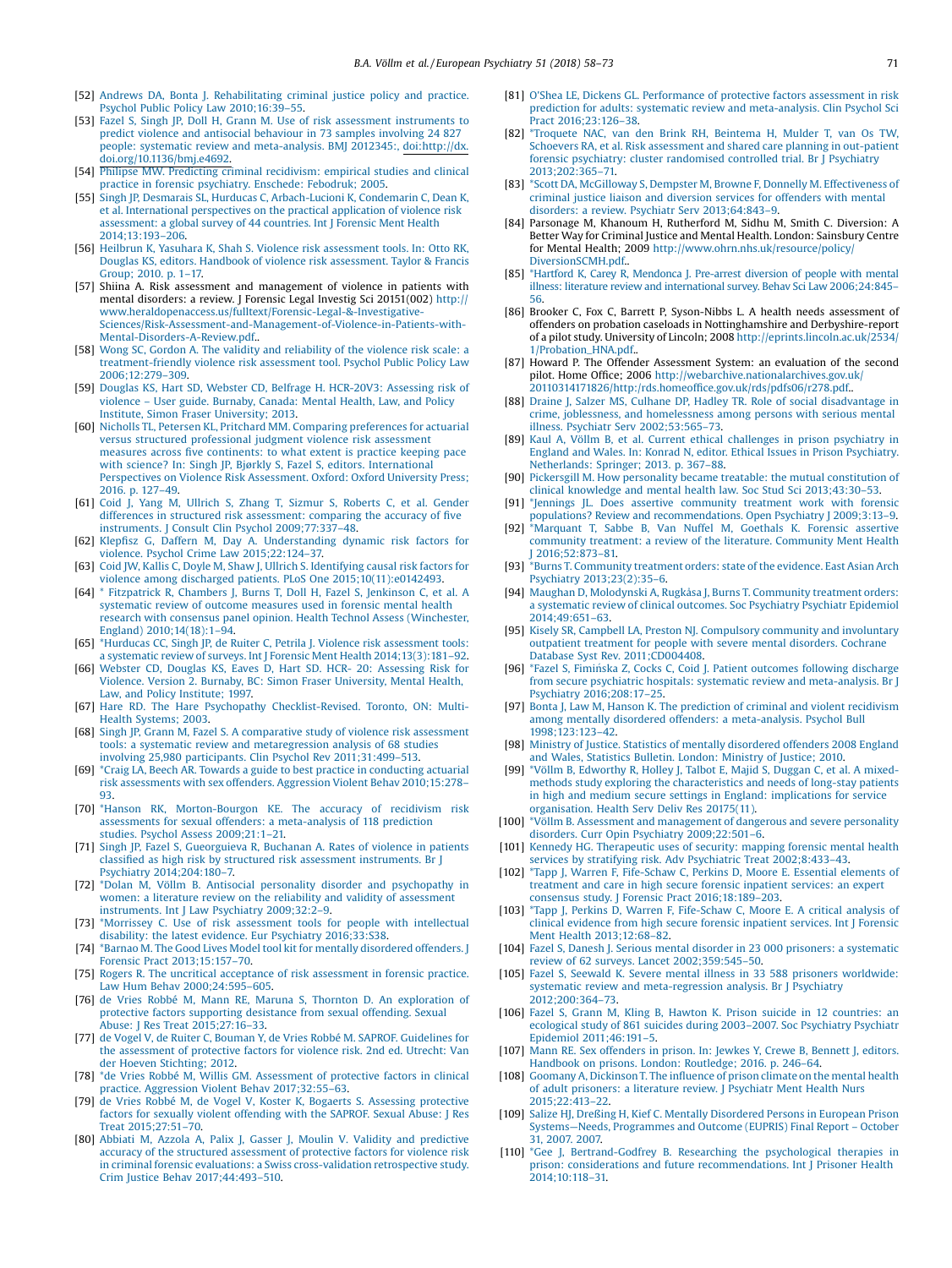- <span id="page-14-0"></span>[111] \*United Nations Standard Minimum Rules for the Treatment of Prisoners. 2015 [https://www.unodc.org/documents/justice-and-prison-reform/GA-](https://www.unodc.org/documents/justice-and-prison-reform/GA-RESOLUTION/E_ebook.pdf)[RESOLUTION/E\\_ebook.pdf.](https://www.unodc.org/documents/justice-and-prison-reform/GA-RESOLUTION/E_ebook.pdf).
- [112] \*UN Convention on the Rights of Persons with Disabilities. 2006 [https://](https://www.un.org/development/desa/disabilities/convention-on-the-rights-of-persons-with-disabilities/convention-on-the-rights-of-persons-with-disabilities-2.html) [www.un.org/development/desa/disabilities/convention-on-the-rights-of](https://www.un.org/development/desa/disabilities/convention-on-the-rights-of-persons-with-disabilities/convention-on-the-rights-of-persons-with-disabilities-2.html)[persons-with-disabilities/convention-on-the-rights-of-persons-with](https://www.un.org/development/desa/disabilities/convention-on-the-rights-of-persons-with-disabilities/convention-on-the-rights-of-persons-with-disabilities-2.html)[disabilities-2.html](https://www.un.org/development/desa/disabilities/convention-on-the-rights-of-persons-with-disabilities/convention-on-the-rights-of-persons-with-disabilities-2.html)..
- [113] \*Kelk C. [Recommendation](http://refhub.elsevier.com/S0924-9338(17)33024-9/sbref0565) No. R (98) 7 of the committee of ministers to member states concerning the ethical and [organisational](http://refhub.elsevier.com/S0924-9338(17)33024-9/sbref0565) aspects of health care in prison. Eur J Health Law [1999;6:265](http://refhub.elsevier.com/S0924-9338(17)33024-9/sbref0565)–78.
- [114] \*Council of Europe European Prison Rules (Recommendation Rec[2006]2). 2006 <https://rm.coe.int/16806f3d4f>..
- [115] \*The European Committee for the Prevention of Torture and Inhuman or Degrading Treatment or Punishment. 2017 [https://www.coe.int/en/web/cpt/](https://www.coe.int/en/web/cpt/home) [home](https://www.coe.int/en/web/cpt/home)..
- [116] \*World Medical Association (Declaration of Tokyo. 1975 [https://www.wma.](https://www.wma.net/what-we-do/medical-ethics/declaration-of-tokyo/) [net/what-we-do/medical-ethics/declaration-of-tokyo/.](https://www.wma.net/what-we-do/medical-ethics/declaration-of-tokyo/)
- [117] \*Declaration of Hawaii: declaration adopted unanimously by the general assembly of the world psychiatric association at the sixth world congress of psychiatry, 1977. BMJ 1977;2(6096)1204–5 Retrieved from [http://www.jstor.](http://www.jstor.org/stable/20416582) [org/stable/20416582.](http://www.jstor.org/stable/20416582)
- [118] \*International Council of Prison Medical Services. Oath of Athens. 1979 [www.](http://www.medekspert.az/ru/chapter1/resources/The_Oath_of_Athens.pdf) [medekspert.az/ru/chapter1/resources/The\\_Oath\\_of\\_Athens.pdf](http://www.medekspert.az/ru/chapter1/resources/The_Oath_of_Athens.pdf)..
- [119] [\\*http://wpanet.org/uploads/Sections/Forensic\\_Psychiatry/CONSENSUS-](http://wpanet.org/uploads/Sections/Forensic_Psychiatry/CONSENSUS-PAPER-PRISON-PSYCHIATRYfinal.pdf)[PAPER-PRISON-PSYCHIATRY](http://wpanet.org/uploads/Sections/Forensic_Psychiatry/CONSENSUS-PAPER-PRISON-PSYCHIATRYfinal.pdf)final.pdf. Accessed August 7, 2016.
- [120] \*Konrad N, [Arboleda-Florez](http://refhub.elsevier.com/S0924-9338(17)33024-9/sbref0600) J, Jager AD, Naudts K, Taborda J, Tataru N. Consensus paper: prison psychiatry. Int J Prisoner Health [2007;3:111](http://refhub.elsevier.com/S0924-9338(17)33024-9/sbref0600)–3.
- [121] [Tort-Herrando](http://refhub.elsevier.com/S0924-9338(17)33024-9/sbref0605) V, Van Lier EBML, Olive-Albitzur AE, Hulsbos HPAJ, Muro-Alvarez A. The use of [coercion](http://refhub.elsevier.com/S0924-9338(17)33024-9/sbref0605) in prison settings. In: Völlm B, Nedopil N, editors. The Use of Coercive Measures in Forensic [Psychiatric](http://refhub.elsevier.com/S0924-9338(17)33024-9/sbref0605) Care. Switzerland: Springer [International](http://refhub.elsevier.com/S0924-9338(17)33024-9/sbref0605) Publishing; 2016. p. 209–27.
- [122] Møller L, Gatherer A, Jürgens R, Stöver H, Nikogosian H. Health in prisons: a WHO guide to the essentials in prison health. WHO Regional Office Europe; 2007 [http://www.euro.who.int/\\_\\_data/assets/pdf\\_](http://www.euro.who.int/__data/assets/pdf_file/0009/99018/E90174.pdf)file/0009/99018/E90174.pdf..
- [123] Konrad N, Daigle MS, Daniel AE, Dear GE, [Frottier](http://refhub.elsevier.com/S0924-9338(17)33024-9/sbref0615) P, Hayes LM, et al. Preventing suicide in prisons, part I: [recommendations](http://refhub.elsevier.com/S0924-9338(17)33024-9/sbref0615) from the [International](http://refhub.elsevier.com/S0924-9338(17)33024-9/sbref0615) Association for Suicide Prevention Task Force on suicide in prisons. Crisis [2007;28:113](http://refhub.elsevier.com/S0924-9338(17)33024-9/sbref0615)–21.
- [124] Blackburn R. What works with mentally [disordered](http://refhub.elsevier.com/S0924-9338(17)33024-9/sbref0620) offenders. Psychol Crime Law [2004;10:297](http://refhub.elsevier.com/S0924-9338(17)33024-9/sbref0620)–308.
- [125] [Martinson](http://refhub.elsevier.com/S0924-9338(17)33024-9/sbref0625) R. What works? Questions and answers about prison reform. The Public Interest [1974;35:22](http://refhub.elsevier.com/S0924-9338(17)33024-9/sbref0625)–54.
- [126] Hollin CR. To treat or not to treat? An historical [perspective.](http://refhub.elsevier.com/S0924-9338(17)33024-9/sbref0630) In: Hollin C, editor. The essential handbook of offender [assessment](http://refhub.elsevier.com/S0924-9338(17)33024-9/sbref0630) and treatment. [Chichester,](http://refhub.elsevier.com/S0924-9338(17)33024-9/sbref0630) UK: Wiley; 2004. p. 1–13.
- [127] Quinsey VL. [Assessment](http://refhub.elsevier.com/S0924-9338(17)33024-9/sbref0635) of the treatability of forensic patients. Behav Sci Law [1988;6:443](http://refhub.elsevier.com/S0924-9338(17)33024-9/sbref0635)–52.
- [128] Andrews DA, Bonta J, Hoge RD. Classification for effective [rehabilitation:](http://refhub.elsevier.com/S0924-9338(17)33024-9/sbref0640) [rediscovering](http://refhub.elsevier.com/S0924-9338(17)33024-9/sbref0640) psychology. Crim Justice Beh 1990;17:19–52.
- [129] \*Morgan RD, Flora DB, Kroner DG, Mills JF, [Varghese](http://refhub.elsevier.com/S0924-9338(17)33024-9/sbref0645) F, Steffan JS. Treating offenders with mental illness: a research [synthesis.](http://refhub.elsevier.com/S0924-9338(17)33024-9/sbref0645) Law Hum Behav [2012;36:37](http://refhub.elsevier.com/S0924-9338(17)33024-9/sbref0645)–50.
- [130] \*Duncan EA, Nicol MM, Ager A, Dalgleish L. A [systematic](http://refhub.elsevier.com/S0924-9338(17)33024-9/sbref0650) review of structured group [interventions](http://refhub.elsevier.com/S0924-9338(17)33024-9/sbref0650) with mentally disordered offenders. Crim Behav Ment Health [2006;16:217](http://refhub.elsevier.com/S0924-9338(17)33024-9/sbref0650)–41.
- [131] Marshall WL. [Manualization:](http://refhub.elsevier.com/S0924-9338(17)33024-9/sbref0655) a blessing or a curse? J Sexual Aggression [2009;15:109](http://refhub.elsevier.com/S0924-9338(17)33024-9/sbref0655)–20.
- [132] Ward T, Stewart CA. The treatment of sex offenders: risk [management](http://refhub.elsevier.com/S0924-9338(17)33024-9/sbref0660) and good lives. Prof Psychol Res Pract [2003;34:353](http://refhub.elsevier.com/S0924-9338(17)33024-9/sbref0660)–60.
- [133] Ward T, Gannon TA. Rehabilitation, etiology, and [self-regulation:](http://refhub.elsevier.com/S0924-9338(17)33024-9/sbref0665) the [comprehensive](http://refhub.elsevier.com/S0924-9338(17)33024-9/sbref0665) good lives model of treatment for sexual offenders. Aggression Violent Beh [2006;11:77](http://refhub.elsevier.com/S0924-9338(17)33024-9/sbref0665)–94.
- [134] \*Barnao M, Ward T. Sailing [uncharted](http://refhub.elsevier.com/S0924-9338(17)33024-9/sbref0670) seas without a compass: a review of interventions in forensic mental health. Aggression Violent Beh 2015;22:77-86.
- [135] Andrews DA, Bonta J, Wormith JS. The [risk-need-responsivity](http://refhub.elsevier.com/S0924-9338(17)33024-9/sbref0675) (RNR) model does adding the good lives model contribute to effective crime [prevention?](http://refhub.elsevier.com/S0924-9338(17)33024-9/sbref0675) Crim Justice Beh [2011;38:735](http://refhub.elsevier.com/S0924-9338(17)33024-9/sbref0675)–55.
- [136] \*McGuire J. A review of effective [interventions](http://refhub.elsevier.com/S0924-9338(17)33024-9/sbref0680) for reducing aggression and violence. Philos Trans R Soc Lond B Biol Sci [2008;363:2577](http://refhub.elsevier.com/S0924-9338(17)33024-9/sbref0680)–97.
- [137] \*Cure S, Chua WL, Duggan L, Adams C. [Randomised](http://refhub.elsevier.com/S0924-9338(17)33024-9/sbref0685) controlled trials relevant to [aggressive](http://refhub.elsevier.com/S0924-9338(17)33024-9/sbref0685) and violent people, 1955–2000: a survey. Br J Psychiatry [2005;186\(3\):185](http://refhub.elsevier.com/S0924-9338(17)33024-9/sbref0685)–9.
- [138] [Rampling](http://refhub.elsevier.com/S0924-9338(17)33024-9/sbref0690) J, Furtado V, Winsper C, Marwaha S, Lucca G, Livanou M, et al. Non[pharmacological](http://refhub.elsevier.com/S0924-9338(17)33024-9/sbref0690) interventions for reducing aggression and violence in serious mental illness: a [systematic](http://refhub.elsevier.com/S0924-9338(17)33024-9/sbref0690) review and narrative synthesis. Eur Psychiatry [2016;34:17](http://refhub.elsevier.com/S0924-9338(17)33024-9/sbref0690)–28.
- [139] \*Cullen A, Clarke A, Kuipers E, Hodgins S, Dean K, Fahy T. A [multisite](http://refhub.elsevier.com/S0924-9338(17)33024-9/sbref0695) [randomised](http://refhub.elsevier.com/S0924-9338(17)33024-9/sbref0695) trial of a cognitive skills programme for male mentally disordered offenders: [social-cognitive](http://refhub.elsevier.com/S0924-9338(17)33024-9/sbref0695) outcomes. Psychol Med 2012;42:557– [69](http://refhub.elsevier.com/S0924-9338(17)33024-9/sbref0695).
- [140] \*Ahmed AO, Hunter KM, Goodrum NM, Batten NJ, [Birgenheir](http://refhub.elsevier.com/S0924-9338(17)33024-9/sbref0700) D, Hardison E, et al. A randomized study of cognitive [remediation](http://refhub.elsevier.com/S0924-9338(17)33024-9/sbref0700) for forensic and mental health patients with [schizophrenia.](http://refhub.elsevier.com/S0924-9338(17)33024-9/sbref0700) J Psychiatr Res 2015;68:8–18.
- [141] [\\*Coutinho](http://refhub.elsevier.com/S0924-9338(17)33024-9/sbref0705) BV, Hansen AL, Waage L, Hillecke TK, Koenig J. Music making [interventions](http://refhub.elsevier.com/S0924-9338(17)33024-9/sbref0705) with adults in the forensic setting–a systematic review of the literature–part I: group [interventions.](http://refhub.elsevier.com/S0924-9338(17)33024-9/sbref0705) Music Med 2015;7(3):40–53.
- [142] [\\*Coutinho](http://refhub.elsevier.com/S0924-9338(17)33024-9/sbref0710) BV, Hansen AL, Waage L, Hillecke TK, Koenig J. Music making [interventions](http://refhub.elsevier.com/S0924-9338(17)33024-9/sbref0710) with adults in the forensic setting–a systematic review of the literature–part II: case studies and good [vibrations.](http://refhub.elsevier.com/S0924-9338(17)33024-9/sbref0710) Music Med 2015;7  $(4) \cdot 50 - 71$
- [143] \*Bartlett A, Jhanji E, White S, Anne Harty M, Scammell J, Allen S. [Interventions](http://refhub.elsevier.com/S0924-9338(17)33024-9/sbref0715) with women offenders: a systematic review and [meta-analysis](http://refhub.elsevier.com/S0924-9338(17)33024-9/sbref0715) of mental health gain. J For Psychiatr Psychol [2015;26:133](http://refhub.elsevier.com/S0924-9338(17)33024-9/sbref0715)–65.
- [144] \*Moloney KP, Moller LF. Good practice for mental health [programming](http://refhub.elsevier.com/S0924-9338(17)33024-9/sbref0720) for women in prison: reframing the parameters. Public Health [2009;123:431](http://refhub.elsevier.com/S0924-9338(17)33024-9/sbref0720)–3. [145] Marques JK, Day DM, Nelson C, West MA. Effects of [cognitive-behavioural](http://refhub.elsevier.com/S0924-9338(17)33024-9/sbref0725)
- treatment on sex offender recidivism. Crim Justice Behav [1994;21:28](http://refhub.elsevier.com/S0924-9338(17)33024-9/sbref0725)–54. [146] \*Dennis JA, Khan O, Ferriter M, Huband N, [Powney](http://refhub.elsevier.com/S0924-9338(17)33024-9/sbref0730) MJ, Duggan C.
- Psychological [interventions](http://refhub.elsevier.com/S0924-9338(17)33024-9/sbref0730) for adults who have sexually offended or are at risk of offending. [\(CD007507;](http://refhub.elsevier.com/S0924-9338(17)33024-9/sbref0730) Cochrane Database of Systematic Reviews Issue 12). [Chichester,](http://refhub.elsevier.com/S0924-9338(17)33024-9/sbref0730) UK: John Wiley & Sons; 2012.
- [147] \*Marques JK, [Wiederanders](http://refhub.elsevier.com/S0924-9338(17)33024-9/sbref0735) M, Day DM, Nelson C, van Ommeren A. Effects of a relapse prevention program on sexual [recidivism:](http://refhub.elsevier.com/S0924-9338(17)33024-9/sbref0735) final results from California's sex offender treatment and [evaluation](http://refhub.elsevier.com/S0924-9338(17)33024-9/sbref0735) project (SOTEP). Sexual Abuse: J Res Treat [2005;17:79](http://refhub.elsevier.com/S0924-9338(17)33024-9/sbref0735)–107.
- [148] Beech A, Freemantle N, Power C, Fisher D. An [examination](http://refhub.elsevier.com/S0924-9338(17)33024-9/sbref0740) of potential biases in research designs used to assess the efficacy of sex offender [treatment.](http://refhub.elsevier.com/S0924-9338(17)33024-9/sbref0740) J Aggress Confl Peace Res [2015;7:204](http://refhub.elsevier.com/S0924-9338(17)33024-9/sbref0740)–22.
- [149] Grønnerød C, Grønnerød JS, Grøndahl P. [Psychological](http://refhub.elsevier.com/S0924-9338(17)33024-9/sbref0745) treatment of sexual offenders against children a [meta-analytic](http://refhub.elsevier.com/S0924-9338(17)33024-9/sbref0745) review of treatment outcome studies. Trauma Violence Abuse [2015;16:280](http://refhub.elsevier.com/S0924-9338(17)33024-9/sbref0745)–90.
- [150] Mews A, Di Bella L, Purver M. Impact evaluation of the [prison-based](http://refhub.elsevier.com/S0924-9338(17)33024-9/sbref0750) Core Sex Offender Treatment [Programme.](http://refhub.elsevier.com/S0924-9338(17)33024-9/sbref0750) London: Ministry of Justice; 2017.
- [151] \*Yoon IA, Slade K, Fazel S. Outcomes of [psychological](http://refhub.elsevier.com/S0924-9338(17)33024-9/sbref0755) therapies for prisoners with mental health problems: a systematic review and [meta-analysis.](http://refhub.elsevier.com/S0924-9338(17)33024-9/sbref0755) J Consult Clin Psychol [2017;85:783](http://refhub.elsevier.com/S0924-9338(17)33024-9/sbref0755)–802.
- [152] [\\*DugganC,Huband N, SmailagicN, FerriterM,AdamsC. The use ofpsychological](http://refhub.elsevier.com/S0924-9338(17)33024-9/sbref0760) treatments for people with [personality](http://refhub.elsevier.com/S0924-9338(17)33024-9/sbref0760) disorder: a systematic review of [randomized](http://refhub.elsevier.com/S0924-9338(17)33024-9/sbref0760) controlled trials. Personal Ment Health 2007;1:95–125.
- [153] Wilson HA. Can antisocial personality disorder be treated? A [meta-analysis](http://refhub.elsevier.com/S0924-9338(17)33024-9/sbref0765) examining the [effectiveness](http://refhub.elsevier.com/S0924-9338(17)33024-9/sbref0765) of treatment in reducing recidivism for individuals diagnosed with ASPD. Int J For Ment Health [2014;13:36](http://refhub.elsevier.com/S0924-9338(17)33024-9/sbref0765)–46.
- [154] \*National Institute for Health and Clinical Excellence. Antisocial Personality Disorder: Treatment, Management and Prevention. London: NICE; 2009 URL: [www.nice.org.uk/guidance/cg77.](http://www.nice.org.uk/guidance/cg77).
- [155] \*National Institute for Health and Clinical Excellence. Personality disorders: borderline and antisocial: Quality standard. London: NICE; 2015 URL: [www.](http://www.nice.org.uk/guidance/qs88) [nice.org.uk/guidance/qs88.](http://www.nice.org.uk/guidance/qs88).
- [156] [\\*Emmelkamp](http://refhub.elsevier.com/S0924-9338(17)33024-9/sbref0780) PM, Vedel E. Psychological treatments for antisocial [personality](http://refhub.elsevier.com/S0924-9338(17)33024-9/sbref0780) disorder: where is the evidence that group treatment and therapeutic community should be [recommended?](http://refhub.elsevier.com/S0924-9338(17)33024-9/sbref0780) Personal Ment Health [2010;4:30](http://refhub.elsevier.com/S0924-9338(17)33024-9/sbref0780)–3.
- [157] McMurran M, Huband N, Overton E. [Non-completion](http://refhub.elsevier.com/S0924-9338(17)33024-9/sbref0785) of personality disorder treatments: a systematic review of correlates, [consequences,](http://refhub.elsevier.com/S0924-9338(17)33024-9/sbref0785) and [interventions.](http://refhub.elsevier.com/S0924-9338(17)33024-9/sbref0785) Clin Psychol Rev 2010;30:277–87.
- [158] \*de Ruiter C, Chakhssi F, Bernstein DP. Treating the untreatable [psychopath.](http://refhub.elsevier.com/S0924-9338(17)33024-9/sbref0790) In: Gacono CB, editor. The clinical and forensic assessment of [psychopathy:](http://refhub.elsevier.com/S0924-9338(17)33024-9/sbref0790) A practitioner's guide. 2nd ed. New York: [Routledge/Taylor](http://refhub.elsevier.com/S0924-9338(17)33024-9/sbref0790) & Francis Group; [2016.](http://refhub.elsevier.com/S0924-9338(17)33024-9/sbref0790) p. 388–402.
- [159] Burns T, Yiend J, Fahy T, Fitzpatrick R, Rogers R, Fazel S, et al. [Treatments](http://refhub.elsevier.com/S0924-9338(17)33024-9/sbref0795) for dangerous severe [personality](http://refhub.elsevier.com/S0924-9338(17)33024-9/sbref0795) disorder (DSPD). J For Psychiatr Psychol [2011;22:411](http://refhub.elsevier.com/S0924-9338(17)33024-9/sbref0795)–26.
- [160] Tyrer P, Duggan C, Cooper S, Tyrer H, [Swinson](http://refhub.elsevier.com/S0924-9338(17)33024-9/sbref0800) N, Rutter D. The lessons and legacy of the [programme](http://refhub.elsevier.com/S0924-9338(17)33024-9/sbref0800) for dangerous and severe personality disorders. Personal Ment Health [2015;9:96](http://refhub.elsevier.com/S0924-9338(17)33024-9/sbref0800)–106.
- [161] Völlm B, Konappa N. The dangerous and severe [personality](http://refhub.elsevier.com/S0924-9338(17)33024-9/sbref0805) disorder [experiment](http://refhub.elsevier.com/S0924-9338(17)33024-9/sbref0805)–review of empirical research. Crim Behav Ment Health [2012;22:165](http://refhub.elsevier.com/S0924-9338(17)33024-9/sbref0805)–80.
- [162] Joseph N, Benefield N. A joint offender [personality](http://refhub.elsevier.com/S0924-9338(17)33024-9/sbref0810) disorder pathway strategy: an outline summary. Crim Behav Ment Health [2012;22:210](http://refhub.elsevier.com/S0924-9338(17)33024-9/sbref0810)–7.
- [163] \*Knabb JJ, Welsh RK, [Graham-Howard](http://refhub.elsevier.com/S0924-9338(17)33024-9/sbref0815) ML. Treatment alternatives for mentally disordered offenders: a literature review. Psychol [2011;2:122](http://refhub.elsevier.com/S0924-9338(17)33024-9/sbref0815)–31.
- [164] [Papadopoulos](http://refhub.elsevier.com/S0924-9338(17)33024-9/sbref0820) C, Ross J, Stewart D, Dack C, James K, Bowers L. The antecedents of violence and aggression within [psychiatric](http://refhub.elsevier.com/S0924-9338(17)33024-9/sbref0820) in-patient settings. Acta Psychiatr Scand [2012;125:425](http://refhub.elsevier.com/S0924-9338(17)33024-9/sbref0820)–39.
- [165] \*National Institute for Health and Care Excellence (2015) Violence and Aggression: Short-term management in mental health, health and community settings. NICE Guideline NG10; [https://www.nice.org.uk/](https://www.nice.org.uk/guidance/ng10) [guidance/ng10](https://www.nice.org.uk/guidance/ng10).
- [166] Huband N, Ferriter M, Nathan R, Jones H. [Antiepileptics](http://refhub.elsevier.com/S0924-9338(17)33024-9/sbref0830) for aggression and associated impulsivity. Cochrane Database Syst Rev [2010;2:CD003499](http://refhub.elsevier.com/S0924-9338(17)33024-9/sbref0830).
- [167] Parker C, Khwaja MG. What is new in rapid [tranquillisation?](http://refhub.elsevier.com/S0924-9338(17)33024-9/sbref0835) J Psychiatr Intensive Care [2011;7:91](http://refhub.elsevier.com/S0924-9338(17)33024-9/sbref0835)–101.
- [168] Mohr WK, Petti TA, Mohr BD. Adverse effects [associated](http://refhub.elsevier.com/S0924-9338(17)33024-9/sbref0840) with physical restraint. Can J Psychiatry [2003;48:330](http://refhub.elsevier.com/S0924-9338(17)33024-9/sbref0840)–7.
- [169] [Holloman](http://refhub.elsevier.com/S0924-9338(17)33024-9/sbref0845) Jr GH, Zeller SL. Overview of project BETA: best practices in [evaluation](http://refhub.elsevier.com/S0924-9338(17)33024-9/sbref0845) and treatment of agitation. West J Emerg Med 2012;13:1–2.
- [170] Wilson MP, Pepper D, Currier GW, [Holloman](http://refhub.elsevier.com/S0924-9338(17)33024-9/sbref0850) Jr GH, Feifel D. The [psychopharmacology](http://refhub.elsevier.com/S0924-9338(17)33024-9/sbref0850) of agitation: consensus statement of the American Association for Emergency Psychiatry project Beta [psychopharmacology](http://refhub.elsevier.com/S0924-9338(17)33024-9/sbref0850) [workgroup.](http://refhub.elsevier.com/S0924-9338(17)33024-9/sbref0850) West J Emerg Med 2012;13:26–34.
- [171] [www.nice.org.uk/guidance/CG25](http://www.nice.org.uk/guidance/CG25).